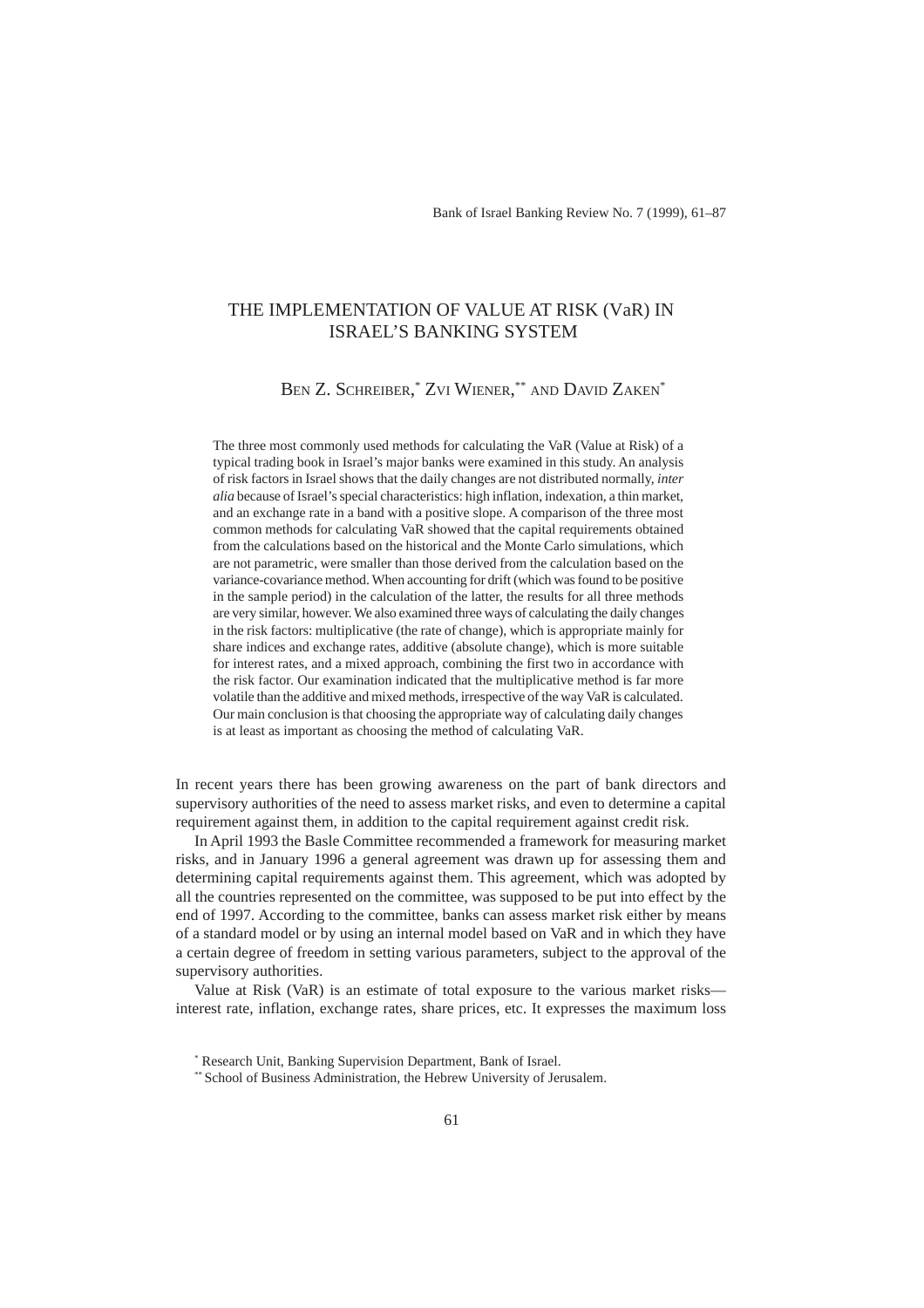expected for a specific position in assets and liabilities that are sensitive to changes in market factors for a pre-set horizon and confidence interval.

In the present study we apply the three methods most commonly used for calculating VaR, as well as the standard method recommended by the Basle Committee, to Israel's banking system. We also examine the extent to which the various models are appropriate for Israel's special characteristics, especially the asymmetry of the changes in these market factors. This derives *inter alia* from Israel's high inflation rate and its indexation mechanisms, which are stronger than in other western countries, as well as from the fact that the exchange rate is managed within a band with a positive slope.

The next section gives a review of the literature concerning the calculation of VaR, a field which has developed in the last few years. In Section 2 we describe the three most commonly used methods for calculating VaR: a historical simulation, a variance-covariance matrix, and the Monte Carlo simulation. Section 3 describes three ways of calculating the daily changes in the price of risk factors. In Section 4 we calculate VaR for the typical trading book of an Israeli bank and compare various internal models with one another as well as with the standard method for calculating VaR. We examine the effect on VaR of the ways of calculating the changes in the risk factors, and undertake backtesting of the various methods of calculation; we also provide some examples of different portfolios (banking books) and their impact on risk. Our conclusions are presented in Section 5.

## 1. REVIEW OF THE LITERATURE

The literature on VaR has developed greatly in the last few years. Several articles calculate the estimate of market risk on the basis of VaR, using various methods. Lopez (1996) compares these methods, and assesses the accuracy of each one. Jackson et al. (1997) examine the possibility of predicting the variance of risk factors (interest rates, share prices, and exchange rates), and compare parametric and non-parametric methods of measuring VaR, while Crnkovic and Drachman (1996) examine the possibility of predicting all the parameters of distribution of risk factors. Bassi et al. (1996) discuss the difficulties of estimating the probability that exceptional events will occur, and recommend preferring the use of extreme values rather than the accepted methods of calculating VaR. Kupiec (1995) ran backtesting for the VaR model, examining the length of time that passed until the first failure of the estimate, as well as performance tests for the failure rate. At a later stage the Basle Committee adopted these tests as the basis for examining banks' internal models. These studies do not provide clear statistical tests of the accuracy of each of the estimation methods, and most of them deal neither with the capital requirement, which is derived from the various methods of calculating variance, nor with the subject of the use of historical market data rather than simulations.

Several articles<sup>1</sup> compare the standard approach to estimating market risk, as presented by the Basle Committee, with the VaR model, which is based on three main approaches: 1. a historical simulation; 2. the variance-covariance matrix; 3. Monte Carlo simulations.

<sup>1</sup> Hendricks (1996), Pritsker (1997), Linsmeier and Pearson (1996), Jackson et al. (1997), and Aussenegg and Pichler (1997).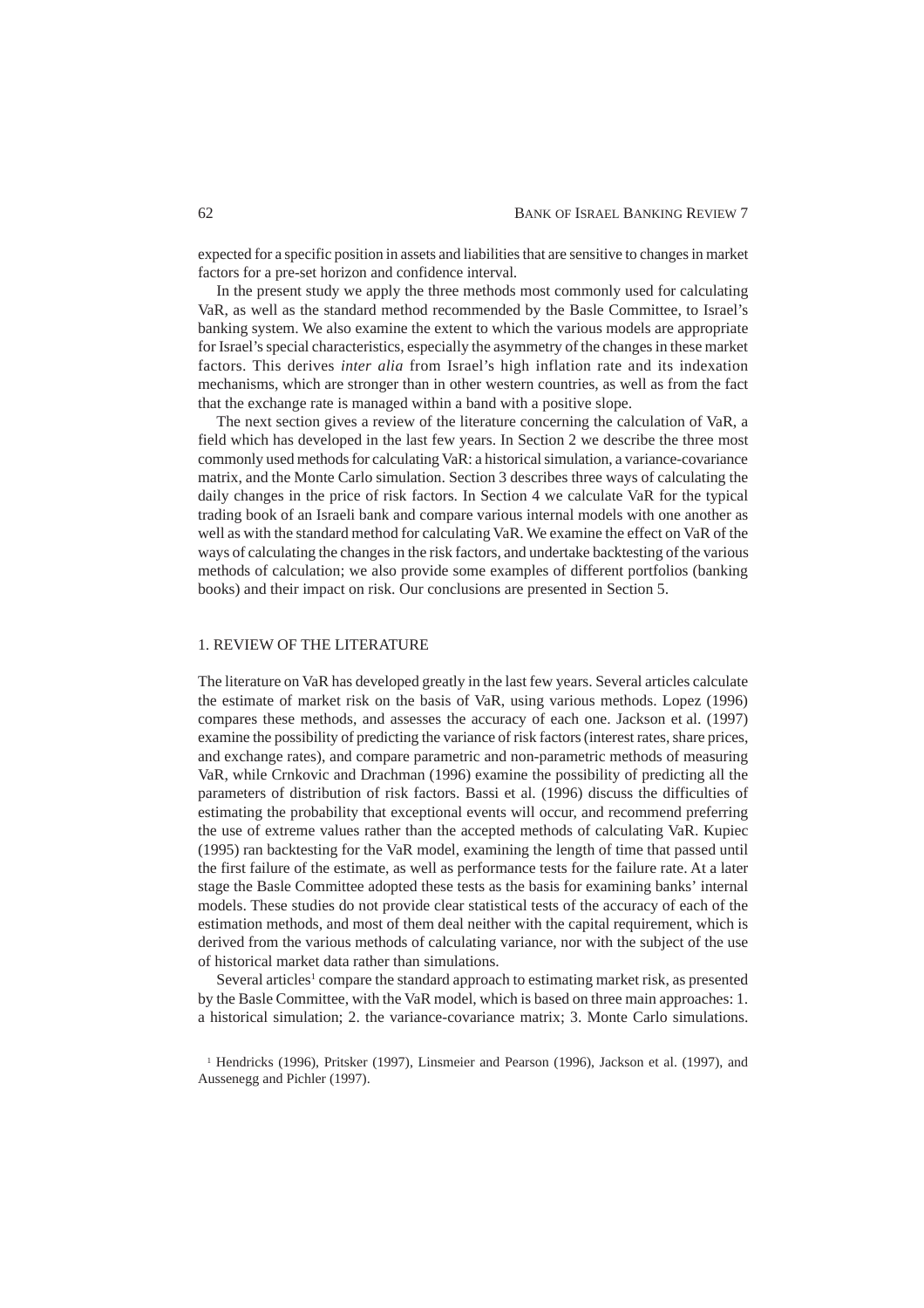These studies examine the advantages and disadvantages of each method as regards the following aspects: time of calculation vis-à-vis accuracy of estimates (Pritsker, 1997); adaptation to different geographical regions (Powell and Balzarotti, 1996); the effect of financial instruments included in the trading book (Aussenegg and Pichler, 1997).

Among the studies that examined the application of VaR models in different countries, that of Powell and Balzarotti (1996), which compares the application of VaR models and the standard approach in several Latin American countries, is particularly interesting. To some extent, the current study takes a similar approach, as there are greater similarities between the macroeconomic characteristics of Israel and those countries than between those of Israel and other western countries (the G10) that use VaR models. Thus, for example, both Israel and the Latin American countries have a high and volatile rate of inflation, a narrow capital market, and considerable government intervention. Powell and Balzarotti (1996) reach the conclusion that the standard approach is preferable to the various VaR models for the purposes of supervisory bodies, but this is merely an assessment.

The various internal models make several assumptions and use different measurement tools, which could produce varying results for the same set of market parameters and positions in the trading book. Furthermore, VaR models are highly sensitive to assumptions and the way data are estimated, especially in the context of assets that are not basically linear, such as derivatives (Marshall and Seigel, 1997). Marshall and Seigel note that this sensitivity, and the freedom banks have to determine the formation of the internal models, could expose the supervisory and banking systems to 'implementation risk.' Thus, the wide variety of points that have to be taken into account when estimating VaR, and the considerable freedom of choice the authorities give the banks that adopt internal models, could give rise to implementation risk, i.e., significant differences in results for identical portfolios and the same market parameters, as is in fact reported by Marshall and Seigel (1997).

# 2. METHODS OF CALCULATING VaR

In all the methods VaR is calculated on the same schematic basis: first, basic parameters, such as the period of the sample, the holding period, and the confidence level, are set; then the relevant risk factors are selected and risk mapping is undertaken; finally, VaR is calculated. One of the main problems in estimating market risks by means of VaR (and which is not discussed here) is calculating the contribution of each risk factor to the total risk in the portfolio. For this purpose, the effect on the value of the portfolio of a change in each of the risk factors, or in the position of each asset, must be calculated holding everything else constant.

The methods for calculating VaR are usually divided into two: parametric and nonparametric. The former include the use of a variance-covariance matrix and analytical methods,<sup>2</sup> while the latter include historical simulations and Monte Carlo simulations. The three main methods of calculating VaR are reviewed below.

<sup>2</sup> The internal VaR model used in this study is based on analytical methods. Note that these are used to estimate the risk implicit in derivatives, e.g., options or mortgages with an early-repayment option, by means of appropriate pricing models.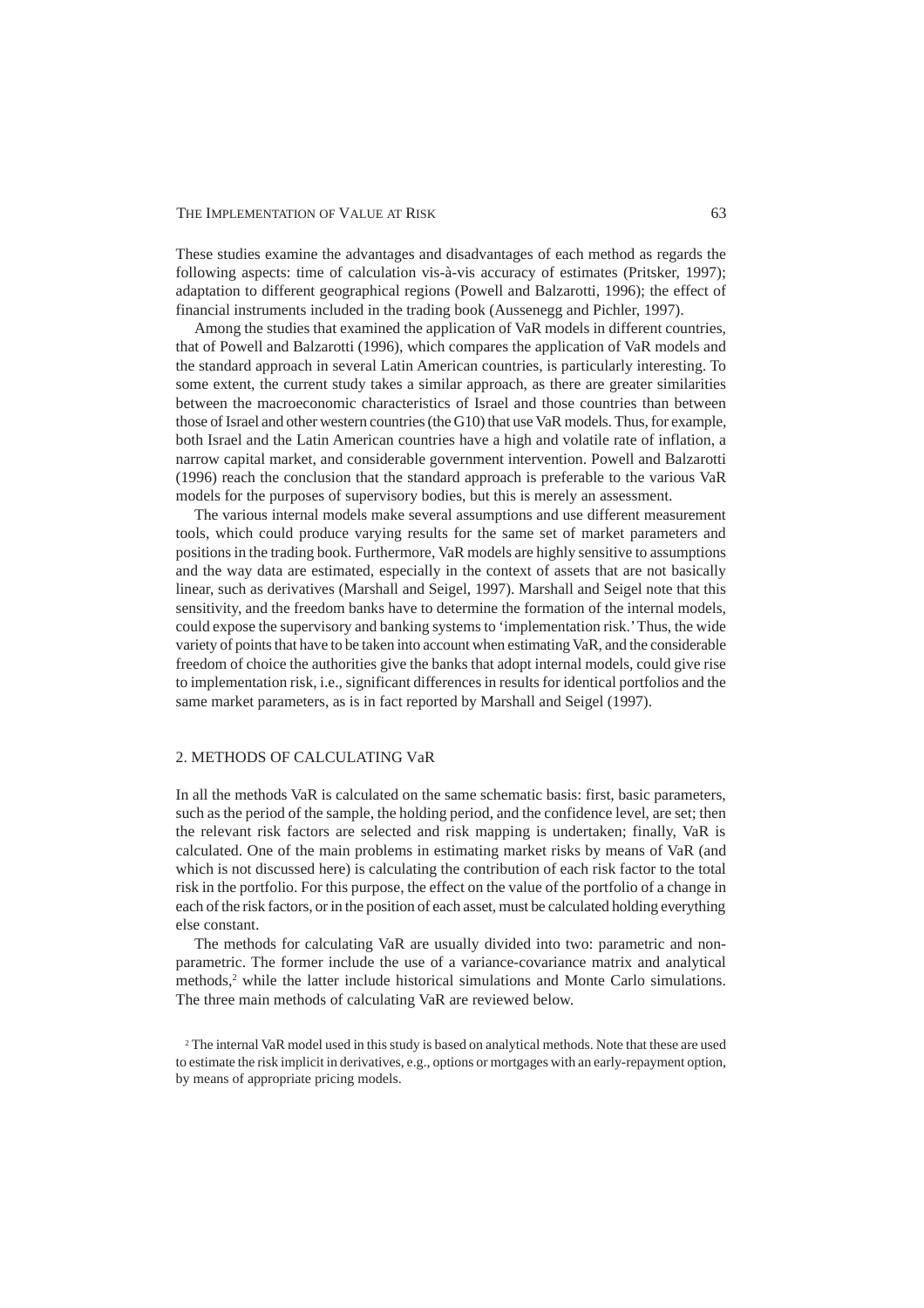#### **Historical simulation**

This is the simplest of the non-parametric methods as it is not based on assumptions about the distribution of changes in risk factors, the structure of the markets, and the interrelation between them. At the first stage of this system the daily changes in the various risk factors are calculated for the holding period. Then the effect of the change vectors on the current value of the trading book, i.e., the profit or loss that would result if past changes were to occur today, is examined for each vector.

The value of the portfolio is defined as a function of the risk factors as follows:  $F(p<sub>i</sub>)$ , where  $F$  is pricing,  $p$  is the vector of the parameters (prices) of each of the relevant risk factors, and *t* is the index for today; thus, for example,  $p_j$  is the price vector for day *j*, and  $p_{j+1}$ is that for the following day. The simulation is made using the moving window method, in which the size of the sample (size of the window) is set, but the period of the sample (starting day and ending day) changes for each day for which VaR is obtained by the simulation.

In accordance with the directives of the Basle Committee, the changes in the risk factors must first be calculated for ten business days during the period of the sample (not less than one year). Then the effect of those changes on the existing portfolio is calculated, in terms of profit and loss, on the assumption that they will occur today. The VaR is the percentile of the distribution of profits and losses arranged in order from the greatest loss for the bank to its greatest profit (best case scenario). This means that according to past data the probability that a loss greater than VaR will be incurred is less than one percent. Another approach suggested by the committee is to calculate daily changes in portfolio value and multiply them by  $\sqrt{10}$ , in order to get an estimate of the changes obtained during ten business days. The implicit assumption<sup>3</sup> here is that it is possible to use the equality

 $\sigma_{10} = \sqrt{10} \cdot \sigma_1$ , where  $\sigma_{10}$  is the standard deviation calculated on the basis of changes during ten business days, from day *t* to day  $t - 10$ , while  $\sigma<sub>1</sub>$  is the standard deviation calculated on the basis of daily changes, from day  $t$  to day  $t-1$ . Later in this study we examine whether this assumption holds for Israel.

The advantages of the historical simulation derive from the relative simplicity of applying it as well as from the absence of assumptions about the distributions of the various risk factors and the correlations between them. In addition, it is easy to use this simulation for non-derivative financial instruments, such as futures and options. Its main disadvantage is the lack of data, due to the trade-off between a wide and a narrow sample. On the one hand, the wider the sample (a larger window), the greater the probability that it will incorporate data about more extreme events (changes). On the other, a wider sample also includes data from the distant past that are irrelevant to the present situation. Another disadvantage is the lack of stability in the results of the simulation, reflected in daily fluctuations in VaR. If we assume, for example, that the sample used for the simulation is based on three years back from the day of calculation, and that the greatest loss in the portfolio is incurred (through the simulation) as a result of changes that occurred exactly three years ago, the VaR on the day of calculation will be significantly different from that on the next day, as the latter is based on a sample that does not include the day of the large loss

<sup>&</sup>lt;sup>3</sup> Assuming that changes in risk are independent of one another and have the same distribution.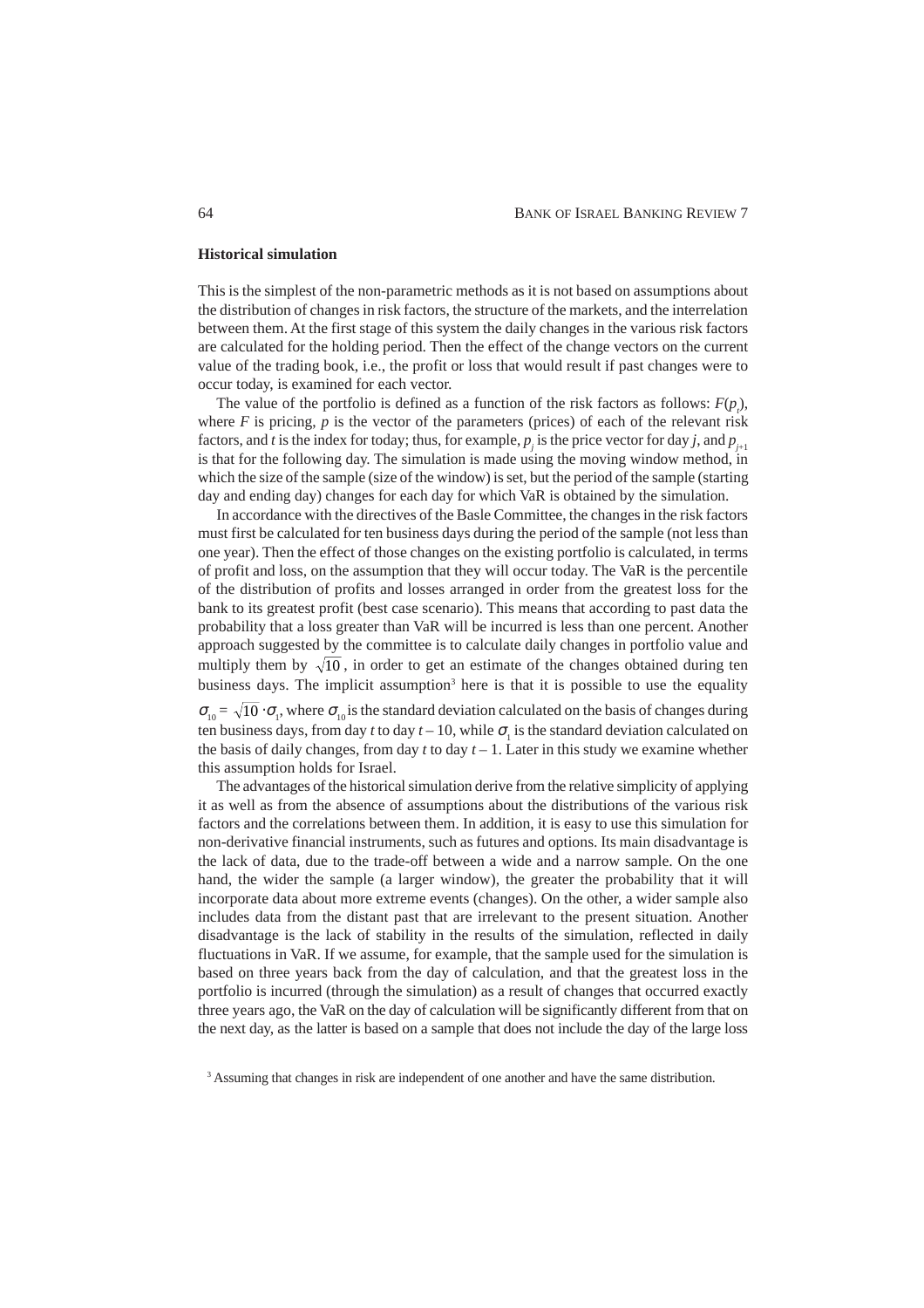three years earlier.

When the portfolio is managed on the basis of technical strategies based on past data using a historical simulation to calculate VaR is inefficient, as the results obtained will have a downward bias. This is because when a portfolio-management strategy is based on past data (rather than on extra-sample data) financial instruments are bought and sold in such a way that they would have yielded the most profit if that portfolio had been held in the past.

# **Variance-covariance matrix**

This parametric method is typically based on the assumption that the distribution of the changes in risk factors (yields) is normal. First, on the basis of the historical data, the risk factors are mapped and statistics that characterize the distribution of changes in those risk factors, such as average, variance, and correlations, are calculated. Then, the expected profit and loss on the trading book is calculated for a given probability (at a confidence level of 99 or 95 percent). The assumption is that the distribution of changes in the value of the trading book is normal, because the value of the trading book is obtained as a linear function of its components. The assumption of a normal distribution is a strong one, but is valid only for changes over short periods (one day). In addition, we use only the first derivative of the changes (the delta approach), on the assumption that the convexity and higher moments are negligible if changes occur in a relatively brief time.

Assuming a normal distribution, it is easy to calculate the cut-off value of any percentile of the distribution of profits and losses in the trading book. Thus,  $\mu - 2.33\sigma$  is the value that cuts off 1 percent of the distribution (one percentile), where  $\mu$  is the mean and  $\sigma$  is the standard deviation. This value is in effect the VaR, as one percentile of the distribution of expected profits and losses reflect the worst case as far as the bank is concerned (the Basle Committee chose 1 percent).

The question that arises at this stage is how to estimate the mean and variance of the changes in the value of the trading book. We assume that there are *n* risk factors, expressed by the vector  $X = (x_1, x_2, \dots, x_n)$ , where  $X^0$  reflects the current value of the risk factors and  $X^1$ is their value tomorrow. We also assume that the daily changes have a normal distribution. We mark the average of changes in the risk factors by means of the vector  $\mu_x = (\mu_1, \mu_2, ..., \mu_n)$ , the matrix of correlations between the changes in the risk factors by  $S_x$ , and the value of the trading book set as a function of the risk factors by *P*(*X*).

The change in the value of the trading book during the measurement period can be presented by means of a Taylor series, as follows:

(1) 
$$
P(X^{1}) - P(X^{0}) = P'(X^{0}) \cdot (X^{1} - X^{0}) + \frac{1}{2} P''(X^{0}) \cdot (X^{1} - X^{0})^{2} + ...
$$

Using only the first-order condition (delta approximation), and assuming that the other terms are negligible, we can express the changes in the value of the trading book as a linear combination of the random variables (changes in the risk factors) with the weights ∂*P*(*X*<sub>0</sub>)/∂*x*<sub>*i*</sub>. As is known, the sum of normally-distributed variables also has a normal distribution.

In our case, the average of the changes in each risk factor tends towards zero as the changes are on a daily basis, so that the distribution of the daily changes in the value of the portfolio is normal, with the following means and variances: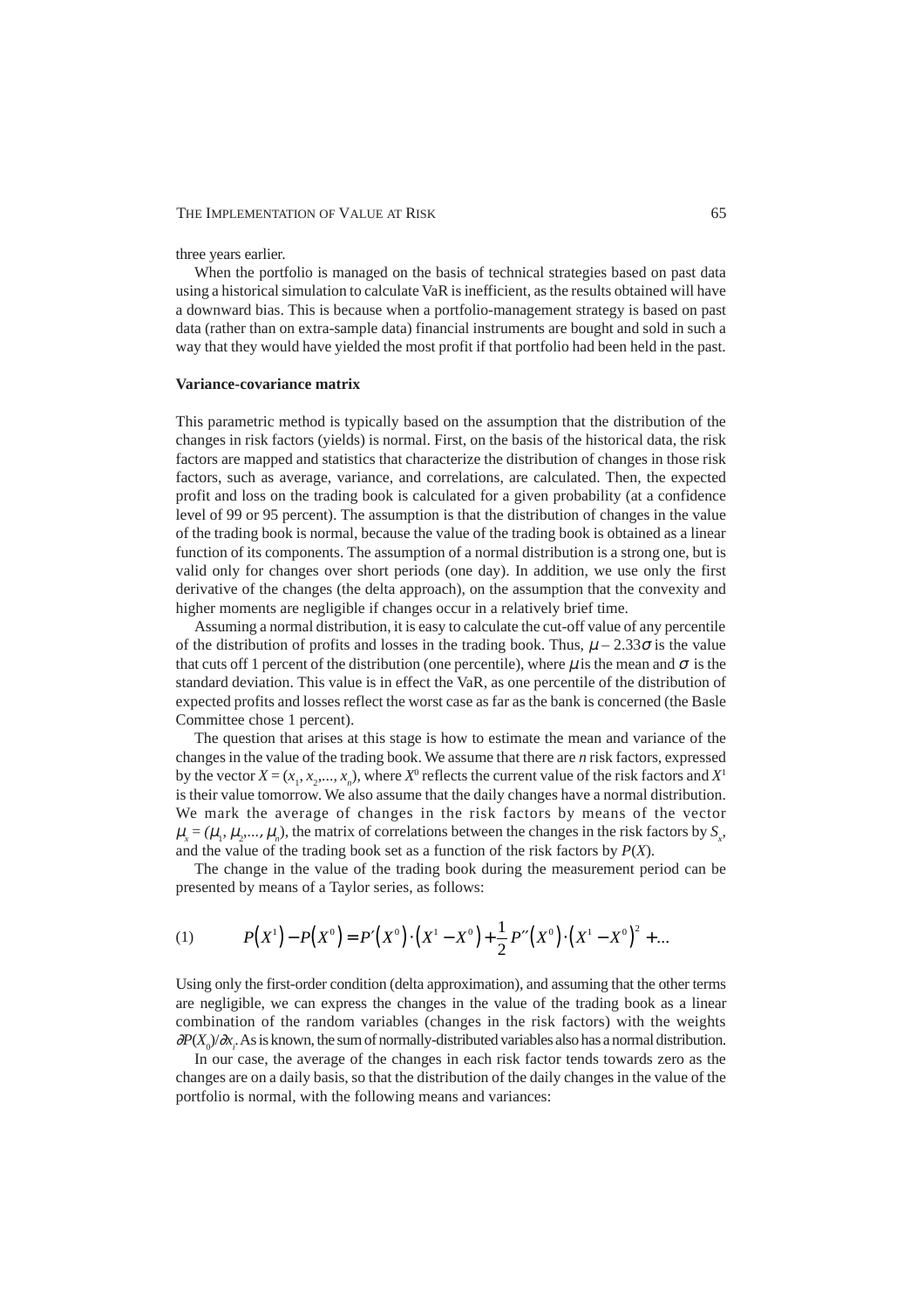(2) 
$$
E[P(X^{1}) - P(X^{0})] = P'(X^{0}) \cdot \mu^{T}.
$$

$$
var[P(X^{1}) - P(X^{0})] = P'(X^{0}) \cdot S_{x} \cdot P'^{T}(X^{0}),
$$

where  $\mu_x$  and  $S_x$  are, as stated, the vector of means and the variance-covariance matrix of the rates of change in the risk factors respectively. Superscript *T* marks the transposed vector.

We can now record one percentile of the distribution of profits and losses in the trading book, reflecting the maximum loss with 99 percent probability, as follows:

(3) 
$$
VaR_{1\%}(P,X^0)=P'(X^0)\mu_X^T-2.33[P'(X^0)S_XP'^T(X^0)]^{0.5}.
$$

A decided advantage of the variance-covariance matrix over other methods is its flexibility and simplicity of application, and its widespread use. A notable example of this is J.P. Morgan's variance-covariance matrix (known as RiskMetrics™), which is used by various agencies, and constitutes a source of information for many companies. It can also be used to gauge a trading book's sensitivity to each risk factor, and to assess the effect of alternative scenarios with relative ease, by altering the value of *z*. The main disadvantage of this method is its reliance on three basic assumptions: first, that the changes in each risk factor are distributed normally; second, that the average of the changes in each risk factor are equal (zero) because of the short measurement period (one day); and third, that the connection between changes in the risk factors and those in the value of the trading book is approximately linear.

Hence, the use of this method for a trading book containing financial instruments whose behavior is not linear, such as options, yields biased results. Furthermore, using this method for financial instruments whose behavior is linear may also produce biased results in certain situations. For example, if the exchange rate is managed within a band with a positive slope, and the actual exchange rate approaches one of its limits, the changes in the exchange rate could be in one direction only, in which case their distribution would not be normal.

Another problem discussed in the present study is that of calculating the variance of the changes in risk factors, assuming that this is not stationary. Note that in parametric methods of calculating VaR various assumptions can be made regarding their development in the market, each such assumption requiring a different econometric approach. For example, equal weight can be ascribed to all the observations in the sample (equally weighted moving average), or greater weight can be given to more recent observations (exponentially weighted moving average) by means of a decay factor.<sup>4</sup>

In the first method, the estimate of variance is calculated by:  $\sigma^2 = \frac{1}{N-1} \sum_{t=1}^{N} (r_t - r^*)^2$  $=\frac{1}{N-1}\sum_{t=1}^{N}(r_{t}-r^{*})$  $\sum^N (r_t - r^*)^2$ , where  $N$  is the number of observations in the sample (henceforth, window size),  $r<sub>t</sub>$  is the rate of change at time *t* (generally calculated as the log of the change in price), and *r\** is the average rate of change. In many countries, and for most parametric series,  $r^* = 0$  can be

<sup>4</sup> See, for example, Boudoukh et al. (1997), Ahlstedt (1997), Alexander and Leigh (1997).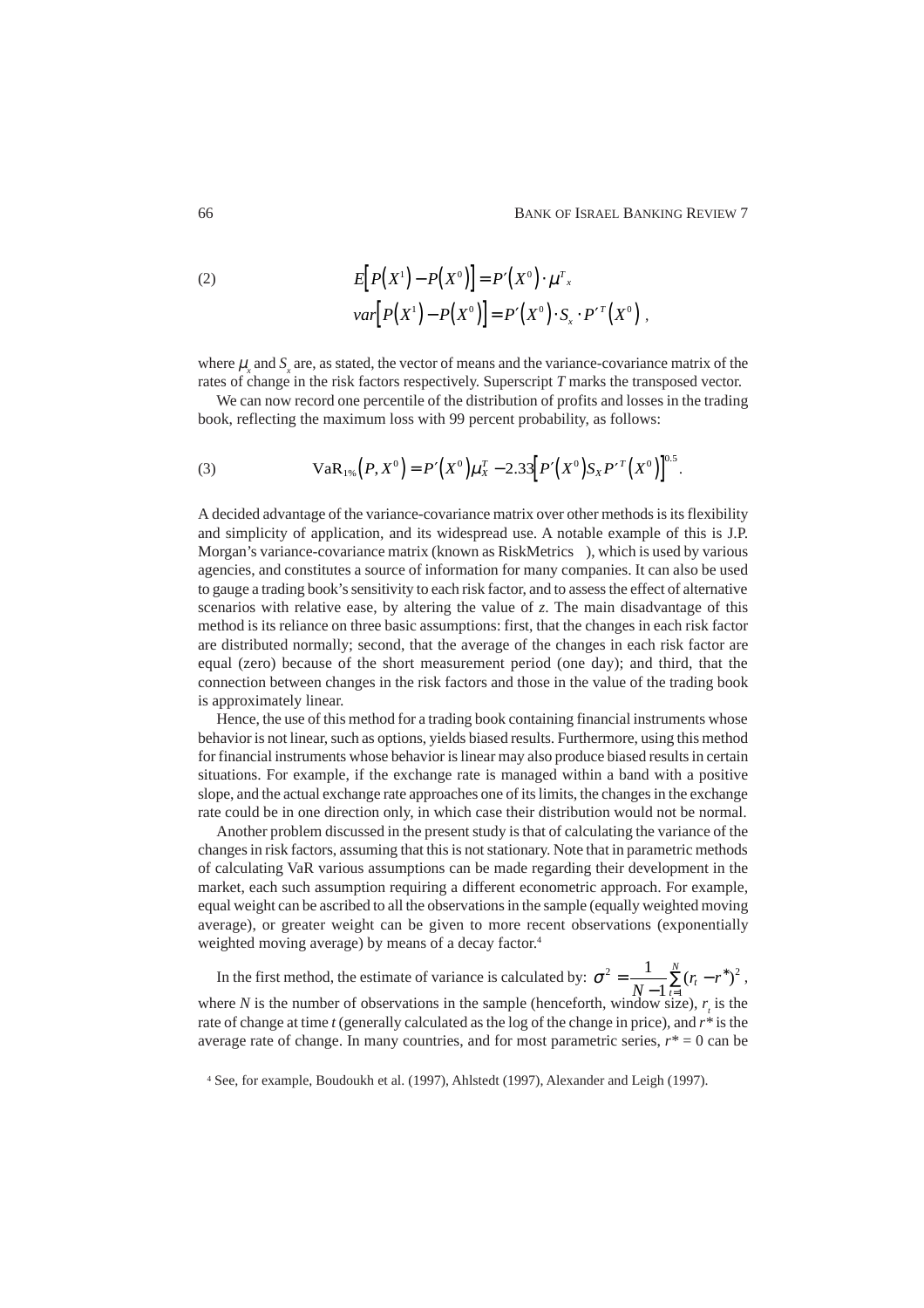taken as a good approximation, so that the expression obtained is even simpler:

 $\sigma^2 = \frac{1}{\sum r^2}$ 1  $=\frac{1}{N-1}\sum_{t=1}^{N}r_t^2$ . The major disadvantage of this approach is that a price shock will have a uniform effect on the variance calculated even after a long time (until a number of days equal to the window size have passed), and then the variance will suddenly drop. This was observed by Alexander and Leigh (1997), who show that the annual variance of the FTSE, which is calculated using this approach (and window size is one year), jumped to 26 percent the day after Black Monday of 1987, remained at that level for exactly a year, and then fell to 13 percent even though there was no significant economic event on that day. In the second approach greater weight is ascribed to more recent events in calculating the

$$
\sigma^2 = (1-\lambda)\sum_{t=1}^N \lambda^{t-1} (r_t - r^*)^2.
$$

Here, too, if we assume that  $r^* \equiv 0$ , it can be seen that the nearest observations receive greater weight than the furthest ones:  $\frac{r_{t} + \lambda r_{t-1} + \lambda^{2} r_{t-2} + ... + \lambda^{N} r_{t-N}}{1 + \lambda^{2} + \lambda^{2} + ... + \lambda^{N} + \lambda^{N}}$ +  $\lambda r_{t-1}$  +  $\lambda^2 r_{t-2}$  + ... +  $\lambda r_{t-1} + \lambda^2 r_{t-2} + ... + \lambda^N r_{t-1}$ 

estimate of variance; this is done by using the decay factor  $0 < \lambda < 1$ , as follows:

 $+ \lambda + \lambda^2 + ... +$  $\lambda + \lambda^2 + ... + \lambda^2$  $\frac{1}{1 + \lambda + \lambda^2 r_{t-2}}$  $+\dots+\lambda^N r_{t-N}$ , unless  $\lambda = 1$ , in which case the first approach is accepted and all the observations are given equal weight. The

denominator in the above expression converges to  $1/(1 - \lambda)$ , so that the variance calculated in this method for *N*, which aspires to infinity, for day *T* also depends on yesterday's

variance:  $\sigma_T^2 = (1 - \lambda) \sum_{t=0}^{\infty} \lambda^{t-1} r_{T-1} = (1 - \lambda) r_T + \lambda \sigma_{T-1}^2$  $\sum_{i=1}^{\infty} \lambda^{t-1} r_{T-1} = (1 - \lambda) r_T + \lambda \sigma_{T-1}^2$ . In effect, this characteristic is widespread in the parameters of the market of variables in clusters: a shock to a specific parameter will be accompanied by additional shocks in the same time environment (Jackson et al., 1997). As for the decay parameter, the smaller it is, the greater is the weight of the latest observations. J.P. Morgan has set a decay parameter of 0.94 in its data base. Below we examine changes in the values given to risk in the representative trading book for two values, 0.97 and 0.94. Note that the problem of non-stationary variance has been treated extensively, and the solutions given for heteroskedacity are of the GARCH (1,1) kind, or those found in similar but more sophisticated models.<sup>5</sup>

#### **Monte Carlo simulation**

The method by which the Monte Carlo simulation is used to calculate VaR is non-parametric, and is considered to be the most sophisticated of the three methods.

The simulation is based on identifying the outstanding risk factors (which exert considerable influence on the trading book), and on constructing a joint distribution for those factors on the basis of past data. Subsequently, a large number of observations are sampled from the same distribution, and the profit or loss in the portfolio for each observation is calculated. The results are ranged in order—from the greatest loss to the largest profit—as in the other methods, and the value of the percentile (1 percent) that reflects the maximum loss that could be incurred at 99 percent probability is the VaR. In

<sup>&</sup>lt;sup>5</sup> The treatment of the problem of the non-stationarity of changes in risk factors is beyond the scope of this paper.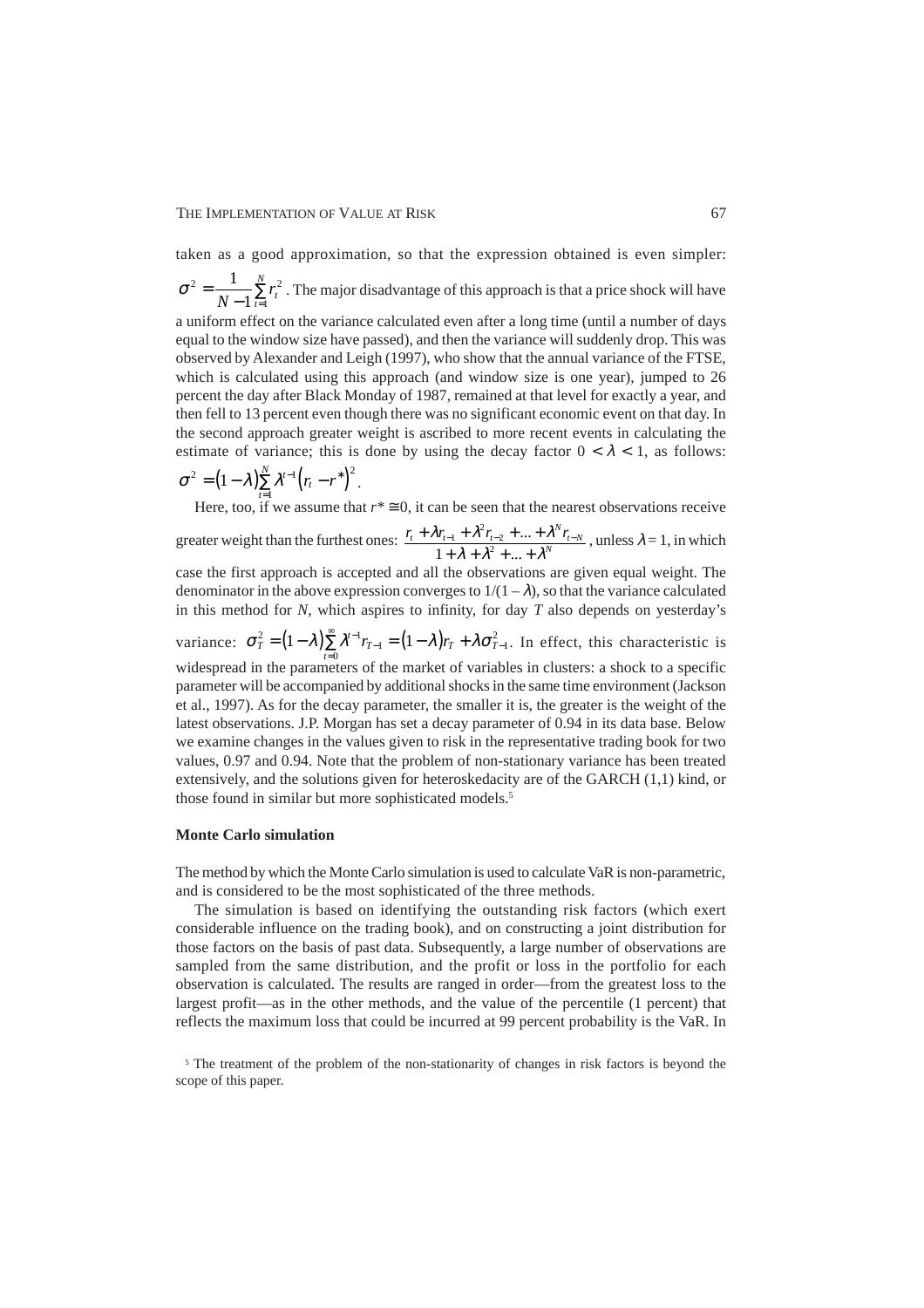the present paper VaR has been calculated using this approach, as follows: averages and variance-covariance matrices were calculated for changes in the risk factors (on the basis of past data), and some 10,000 observations of random changes were sampled on the basis of the assumption of a multi-normal distribution of the changes in the risk factors.

This method has several important advantages: first, in order to perform the simulation no assumptions need to be made for any specific model about the link betweeen the value of the trading book and changes in the risk factors, or regarding the distribution of changes in risk factors. Secondly, it makes it possible to deal with non-linear financial instruments, such as options, and it is also relatively easy to examine the effect of the stress tests on the value of the trading book. In addition, it is possible to use the simulation to monitor the process by which the value of the trading book is obtained as a function of the risk factors, in contrast with the other methods, in which only a final result is obtained. Furthermore, the initial results obtained in the other methods can be used as input for the Monte Carlo simulation. For example, it is possible to assess the distribution of the risk factors by means of the historical simulation, and to gauge the significance of the various risk factors (via their effect on the value of the trading book) and their interaction by means of the joint variance-covariance matrix.

The main disadvantage of this method is its slowness—the convergence of the Monte Carlo simulation to a 'real value' is of the order of  $\frac{1}{\sqrt{N}}$ , where *N* is the number of trajectories set. This means that in order to increase the level of accuracy by a factor of 10, it is necessary to run another 100 simulations. Thus, for example, a simulation containing 10,000 runs (trajectories) takes about 10 hours on a PC (Pentium 166 MHz). Note, however, that techniques for making the simulation more efficient have been developed; these reduce the variances within the trading book, and hence the number of runs required. These techniques are based on the known characteristics of the trading book, such as the links between the various risk factors. Another technique for speeding up the simulation run is to compress the trading book, thereby creating an artificial financial instrument whose risk characteristics are identical to those of the original trading book, and whose behavior it simulates.

# 3. CALCULATING CHANGES IN THE RISK FACTORS

The method of calculating periodical changes in the risk factors is very important, as it exerts considerable influence on the value of the trading book, and hence on VaR. Very little has been written in the literature about the way of calculating the daily changes in risk factors, and these have generally been assessed as rates of change. The three main ways of calculating the price changes are the additive, multiplicative, and mixed approaches. The advantages and disadvantages of each one will be discussed below, as will the way they are applied in the framework of the various ways of calculating VaR. The results, and their significance, will be reviewed in the section on empirical estimations.

#### **The additive approach**

Under the additive approach, the changes in risk factors are calculated by adding the difference between risk prices on day  $j + 1$  and those on day  $j$  to today's market vector,  $P_i$ .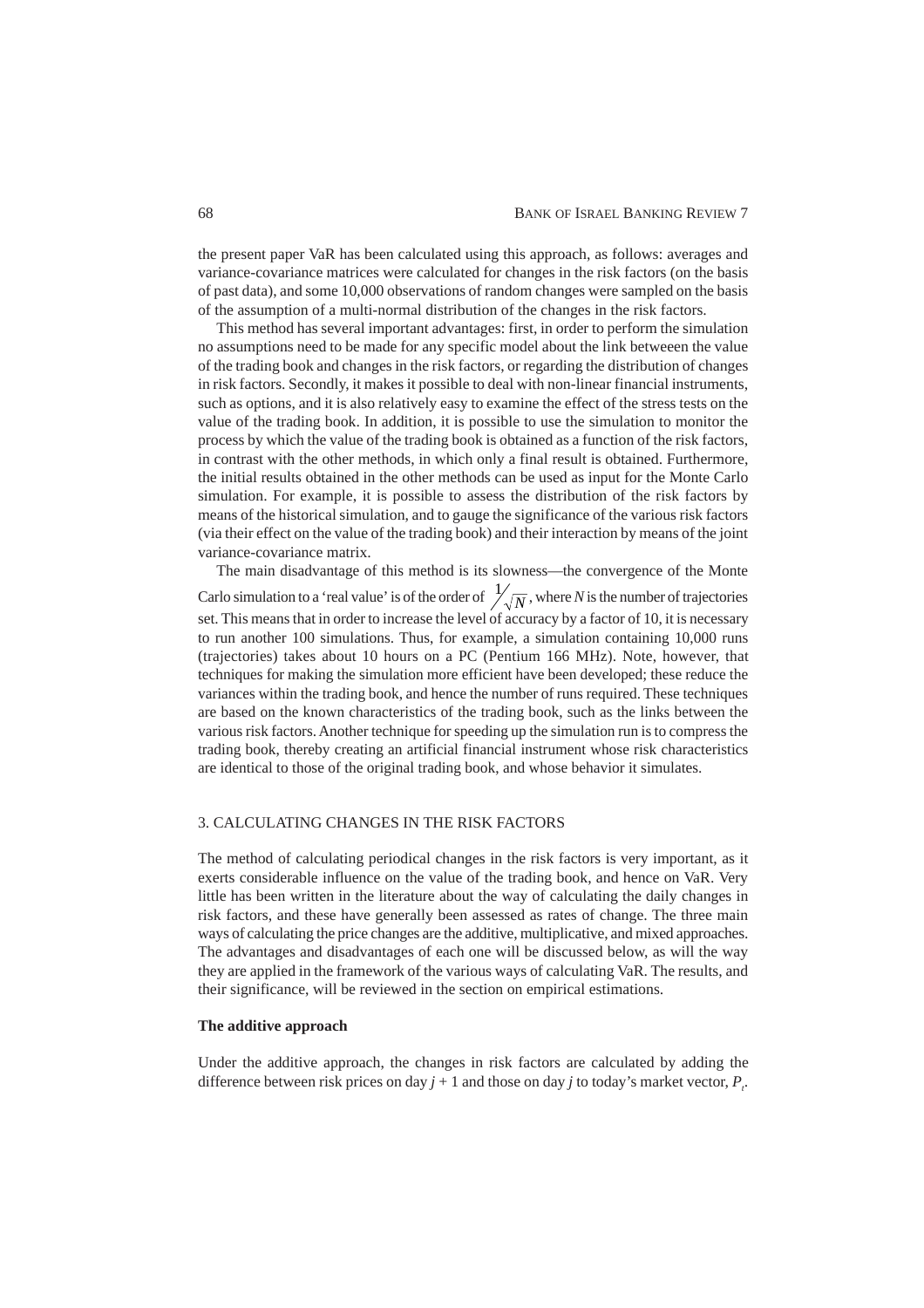This method, which assumes that the variance of the risk factor does not depend on its level, is more suited for calculating changes in interest rates, especially when their absolute level is low. For example, if the interest rate rises from 4 to 5 percent, using this approach it will be translated into a 1 percentage-point change, while according to the multiplicative approach the change will be 25 percent of the interest rate.

The additive change in the prices of risk factors will therefore be calculated as follows:

(4) 
$$
\Delta_{i,\tau}^A = x_{i,\tau} - x_{i,(\tau-1)},
$$

where  $x_{i,t}$  is the market value of the *i* risk factor on day  $\tau$ . The expected value of the trading book on the basis of the daily changes will be:

$$
(5) \t\t P_t(X_t + \Delta_t^A),
$$

where  $X_t$  is the vector of prices of risk factors on the day of calculation, and  $\Delta_{\tau}$  the vector of additive changes on day  $\tau$ . In the framework of the historical simulation, the change in each of the risk factors is first calculated as the difference between the parameters (the prices of the risk factors), i.e., *N* vectors of type  $\Delta_{\tau}$  (equal to the number of days in the estimation period—the window size) are obtained. After that, the profit or loss obtained as a result of those changes is calculated. The maximum loss obtained at a given probability (at a 99 percent confidence level) will be the VaR. The application of the additive approach in the framework of the variance-covariance matrix was presented in the previous section.

## **The multiplicative approach**

Many economic variables, such as exchange rates, indices, and share prices, are characterized by multiplicative changes, pointing to the relative variance of the changes in those variables (risk factors). The calculation using this approach is obtained by multiplying the market vector today,  $P_t$ , by the ratio of the values of risk factors on day  $j + 1$  to those on day *j*. According to the multiplicative approach, there is a correlation between the variance and the level of the variable (risk factor): the higher the level the greater the variance, and vice versa. This approach is better suited for calculating changes in exchange rates and share-price indices.

The multiplicative change in the prices of risk factors will be calculated on the basis of the following equation:

(6) 
$$
\Delta_{i,\tau}^M = \frac{x_{i,\tau} - x_{i,(\tau-1)}}{x_{i,(\tau-1)}} = \frac{\Delta_{i,\tau}^A}{x_{i,(\tau-1)}},
$$

where  $x_{i,\tau}$  is, as stated, the value of the *i* risk factor on day  $\tau$ , and the superscripts *A* and *M* denote the additive and multiplicative calculations respectively. The expected value of the portfolio on the basis of the daily changes will be:

$$
(7) \t\t P_t(X_t \cdot (1 + \Delta_\tau^M)),
$$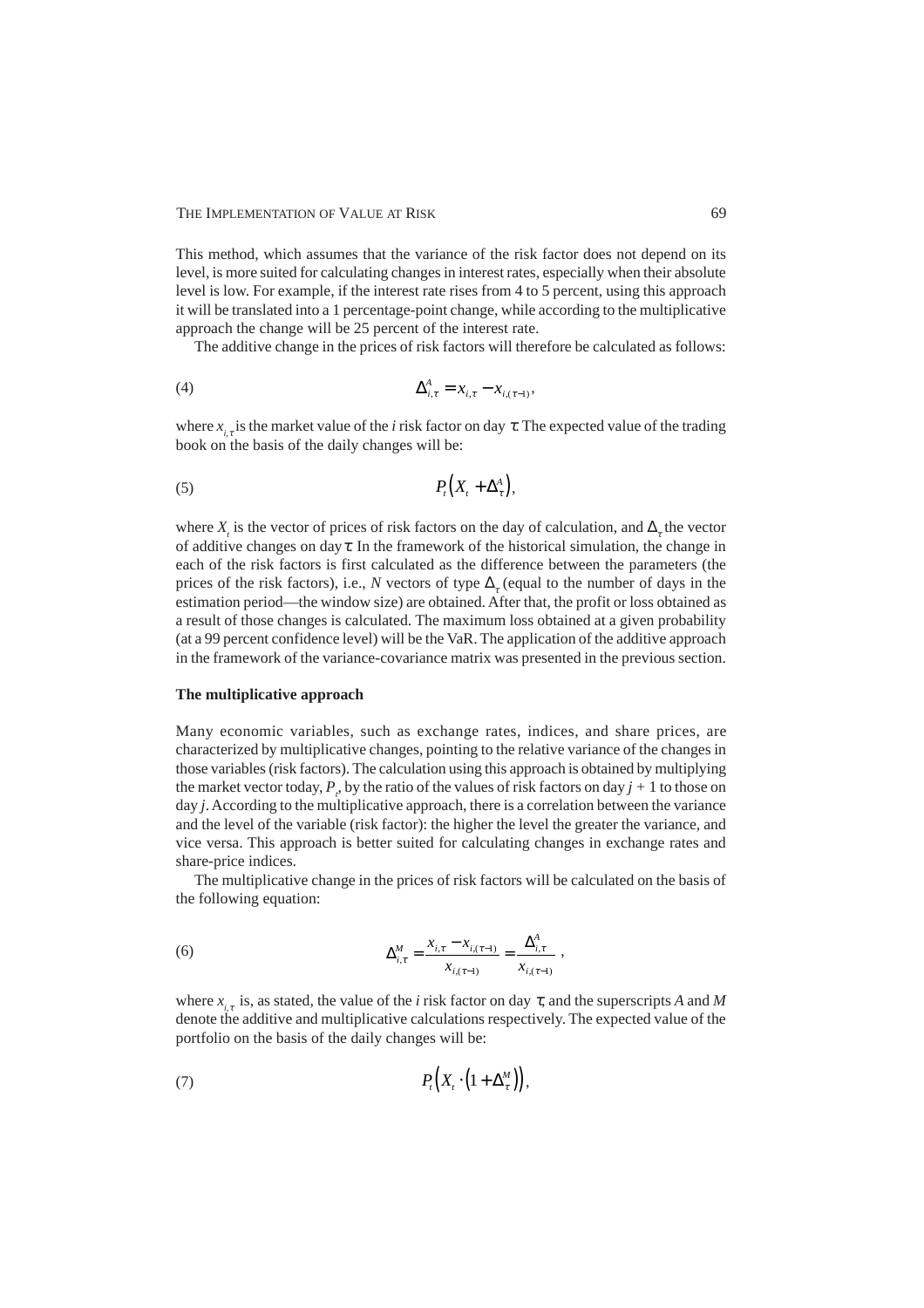where  $X_t$  is the vector of market values of risk factors on the day of the calculation, and  $\Delta_{\tau}^M$ is the vector of the multiplicative changes on day  $\tau$ .

The application of this approach within the framework of the historical simulation is as follows: the rate of change of each risk factor is calculated, and then the maximum loss (with a given probability) that may be incurred as a result of past changes is calculated. This is done in a way similar to that used for the historical simulation in the additive calculation. The application of the multiplicative approach in the framework of the variancecovariance matrix is more complex, however, as assumptions are made about the distribution of the changes in the risk factors.

We denote the risk factors by the vector  $X = (x_1, x_2, ..., x_n)$ , where the changes are calculated as rates of change, i.e.,  $(x^1 - x^0)/x^0$ , and we assume that the changes are distributed normally.

By multiplying and dividing the right-hand side of equation (1) (reflecting the changes calculated as rates of change) by  $x^0$ , we get the change in the value of the portfolio as a function of the rates of change of the risk factors:

(8) 
$$
P(X^1) - P(X^0) = P'(X^0) \cdot (X^1 - X^0) \frac{X^0}{X^0} = \sum_{i=1}^n \left( P'_i(X^0) \cdot X^0_i \frac{X^1_i - X^0_i}{X^0_i} \right),
$$

i.e., by using first-order derivatives (an approximation by the Taylor series), we obtain the value of the portfolio as a linear function of the rates of change with the weights  $\left|\partial P(X^{\text{o}})/\partial X_i\right|\cdot X_i^{\text{o}}$  . As the rates of change of the risk factors are distributed normally, the distribution of the daily changes in the value of the portfolio will also be normal, with the following mean and variance:

(9)  

$$
E\left[\frac{P(X^1) - P(X^0)}{P(X^0)}\right] = \sum_{i=1}^n \frac{\partial P(X^0)}{\partial X_i} X_i^0 \mu_x
$$

$$
var\left[\frac{P(X^1) - P(X^0)}{P(X^0)}\right] = P'(X^0)X^0 \cdot S_x \cdot X^{0T} P'^T(X^0),
$$

where  $\mu$ <sub>x</sub> and  $S$ <sub>x</sub> are, as stated, the vector of means and the variance-covariance matrix of the rates of change of the risk factors respectively. In other words, one percentile of the distribution of losses and gains in the portfolio, reflecting the maximum loss with a probability of 99 percent, can be written as:

(10) 
$$
VaR_{1\%}\left(\frac{P_{1}-P_{0}}{P_{0}},X_{0}\right)=\mu-2.33\cdot\sigma.
$$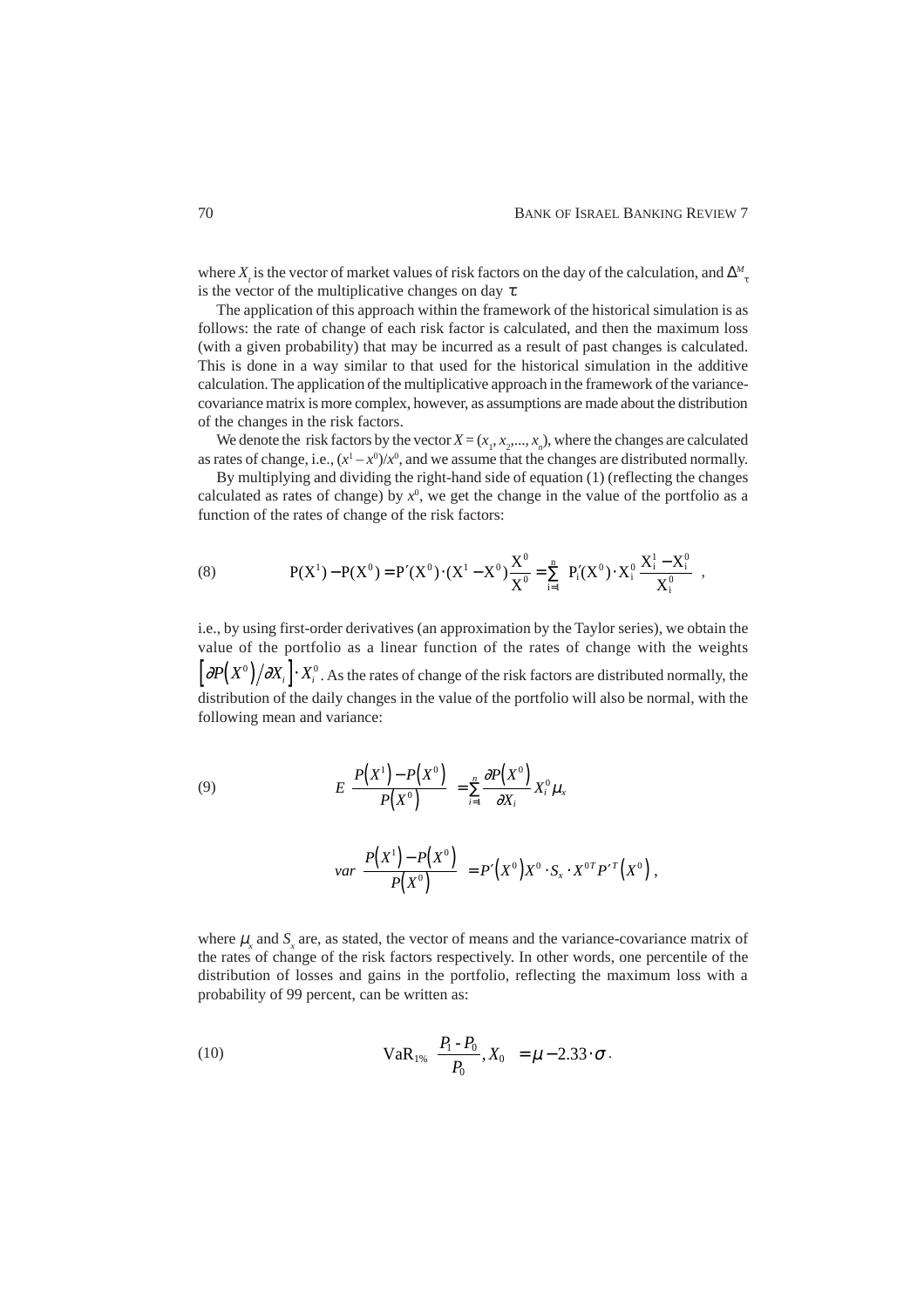## **The mixed approach**

In this method the risk factors are divided into two groups: those, such as interest rates, changes in which are best captured by the additive approach, and those, such as exchange rates, changes in which are best captured by the multiplicative approach. Like the other two approaches, the simplest application of the mixed approach is for the historical simulation, where the framework of dealing with additive instruments is additive, and that for dealing with multiplicative instruments is multiplicative. For example, a change in the exchange rate will be calculated as the rate of change  $(x^1 - x^0)/x^0$ , and that in the interest rate will be calculated as the difference between them  $(x^1 - x^0)$ .

In order to apply the mixed approach for the variance-covariance matrix method, we transformed some of the changes, making them all either additive or multiplicative. This made it possible to calculate VaR by either the additive or the multiplicative approach, taking the transformation into account, on the basis of equations (4) and (10) above.

# 4. APPLYING THE VaR METHOD TO ISRAEL'S BANKING SYSTEM

# **Description of the trading book and the risk factors**

In order to construct an internal model that will meet all the requirements of the Basle Committee as well as fitting the characteristics of the Israeli economy, we chose a representative trading book of a bank in Israel, comprising: Treasury bills of varying terms to maturity, ranging from two months to one year; government bonds that are indexed to the CPI (*Sagi*, *Galil*, and enhanced *Galil*) for redemption between one and seven years; US government T-bills with maturities of between one month and a year; dollar-indexed government bonds (*Gilboa*), for periods of between three months and two years; *Ma'of* (the 25 major shares traded on the TASE) shares; and shekel/dollar exchange-rate call options. The proportions of the investment in each financial instrument in the portfolio were selected in such a way as to reflect the representative trading book of a large commercial bank in Israel.

The second stage, after selecting the trading book, is to map the risk factors inherent in it. Several main risk factors influence the value of the book we have chosen: inflation, exchange rates (against the dollar, the mark, etc.), share-price indices (general, Mishtanim, *Ma'of*), the various yields to maturity (term structure) in the unindexed segment (for Treasury bills), the various yields to maturity in the indexed segment (for CPI-indexed government bonds), and the various yields to maturity in the foreign-exchange segment (dollar-Libor rate). Altogether we identified 22 risk factors in the portfolio.

With regard to interest-rate risk, there are in effect many risk factors that are derived from the term structure of interest rates, since the volatility of interest rates for one period is not identical with that of those for another one. J.P. Morgan has overcome the problem of multiple risk factors by defining a relatively small number of risk factors (representative rates) and dividing the flows in accordance with the periods set for them. We chose to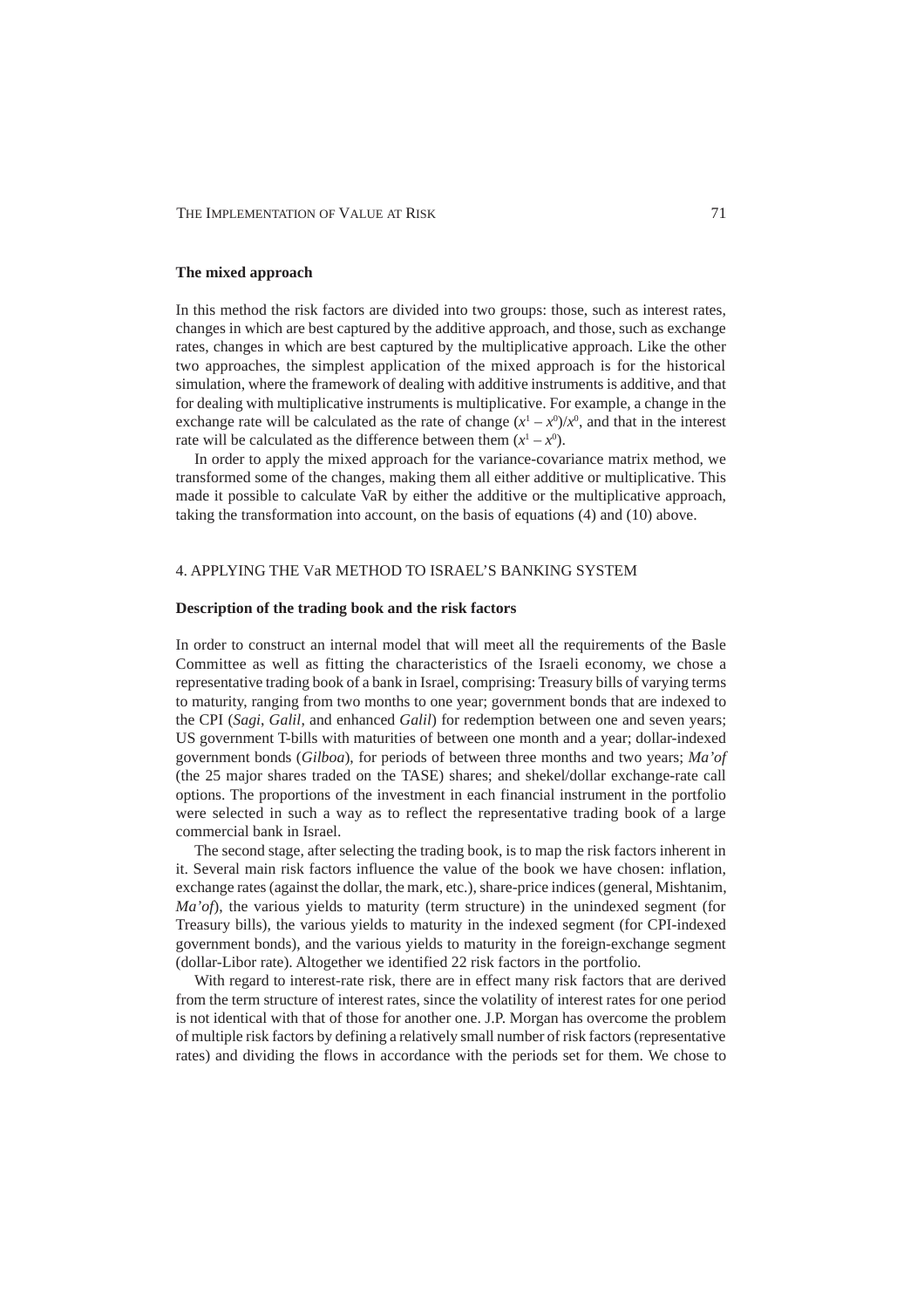create a continuous term structure for each indexation segment by linear interpolation between representative rates, and to ascribe each flow to the relevant risk factor as indicated by the time remaining to its redemption. Take, for example, the calculation of risk for a cash flow of 100 to be received in one and a half years from today, given only two risk factors interest for a year and interest for two years: one way (as used by J.P. Morgan) resolves the problem by converting the flow for a year and a half into two income payments of 50, one for one year and the other for two years. The other approach is, as stated, to calculate the interest for a year and a half by linear interpolation of interest for a year and interest for two years.

The data base comprises daily changes for the 22 risk factors<sup>6</sup> derived from the chosen portfolio,<sup>7</sup> for the period between January 1994 and June 1997. We calculated the daily changes in the risk factors (prices) using the three methods described earlier—additive, multiplicative, and mixed; in the mixed method we took two rates of change (multiplicative method) for risk factors other than interest rates, e.g., exchange and inflation rates, share-price indices, and differentials (additive method) for interest rates. This is because calculating the simple rate of change is based on the assumption that the assets are similar in essence to consol-type bonds, although in actual fact the duration of the bonds in the banks' trading book differs from that of consols, so that the additive method is more appropriate.

Table 1 gives selected statistical data on the daily changes in each risk factor. The data show that the distribution of changes is not normal, as they display kurtosis as well as fat tails (skewness  $\neq$  0). We also ran a Jarque-Bera test for each distribution, and the null hypothesis that the variables are normally distributed—was rejected.

| (percent) |
|-----------|
| Kurt.     |
|           |
| 3.494     |
| 6.235     |
| 6.180     |
|           |
| 10.86     |
| 8.927     |
| 12.22     |
| 6.346     |
|           |

#### **Table 1 Statistical Data on Daily Changes in Risk Factors**

<sup>a</sup> Changes in CPI calculated on daily basis by number of trading days in month (linear interpolation). This method is used for ease of calculation; more precise methods can be used instead, however.

b Daily changes in NIS/dollar exchange rate.

c Daily changes in *Ma'of* Share-Price Index.

d Daily changes (percentage points) in yield to maturity on 3-month Treasury bills.

e Daily changes (percentage points) in yield to maturity on 3-year CPI-indexed bonds.

f Daily changes (percentage points) in yield to maturity on 3-month dollar-indexed bonds.

<sup>g</sup> Daily changes (percentage points) in yield to maturity on 1-year Treasury bills.

6 These include, *inter alia*, the CPI; the NIS/dollar exchange rate; the *Ma'of* Share-Price Index; the nominal yield to maturity on T-bills for periods of one, three, six, and twelve months; the real yield to maturity on government bonds for periods of one, three, five, and ten years; the dollar-indexed yield to maturity on government bonds for periods of one, three, six, and twelve months; the dollardenominated yield to maturity on government bonds for periods of three, six, and twelve months.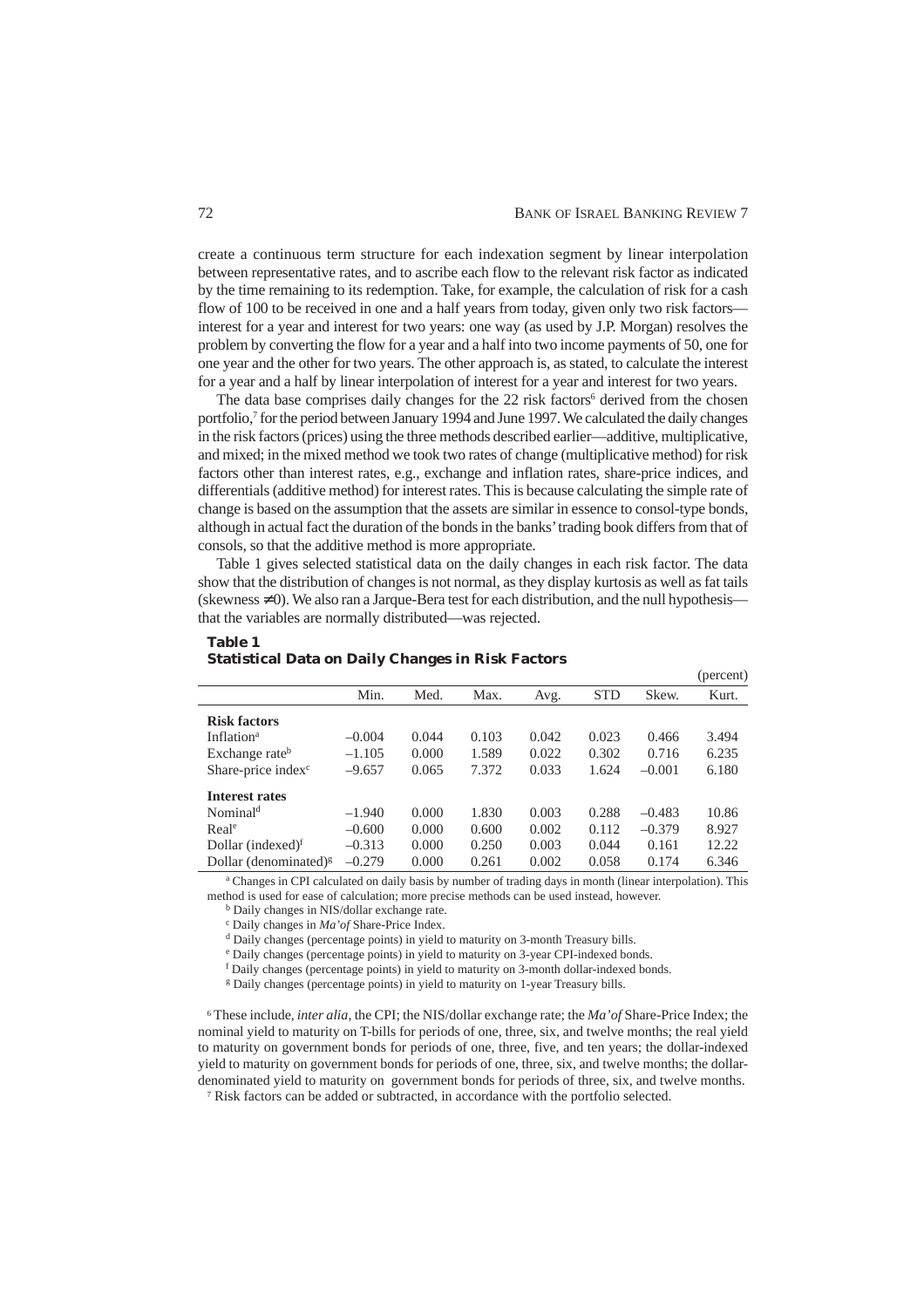#### **Comparison of the standard and internal models**

Table 2 gives the results of the calculation of the capital requirement for market risks (by means of an internal model) obtained from calculating VaR by the three methods (historical simulation, variance-covariance matrix, and Monte Carlo simulation). For purposes of comparison, the standard capital requirement, calculated in accordance with the instructions of the Basle Committee of 1996, is also presented. The capital requirements were calculated, as stated, for the year ending in May 1997 for the representative trading book of a bank in Israel (we use 'trading book' and 'portfolio' interchangeably).

The most salient finding is that the standard capital requirement—about 6 percent of the value of our portfolio—is significantly higher than the capital requirements obtained from the three internal models, which vary from 1.7 to 2.8 percent of the value of the portfolio (Figure 1 and Table 2). This finding was expected, as the standard capital requirement is based on a conservative and rough estimate, reflecting the attitude of the authorities to dealing with risks. Moreover, the capital requirements set on the basis of the standard approach are far more volatile; this is because this approach does not take the correlations between the various assets into account, and because there is no moving average of the capital requirements (in internal models a moving average is required for the 60 days preceding the day of the calculation), which contributes to the stability of the capital requirements.

Both the table and the figure show that there are no great differences between the capital requirements based on the various methods of calculating VaR. Note, in this connection, that some of the risk factors (e.g., the inflation rate) have an average of positive changes and that the position of the trading book of banks in Israel is long; these facts affect the capital requirements derived from the different ways of calculating VaR.

# **Table 2**

| <b>Capital Requirements Against Market Risk Calculated in Three Different</b> |  |  |
|-------------------------------------------------------------------------------|--|--|
| Ways, and the Standard Approach <sup>a</sup>                                  |  |  |

|            | Standard<br>approach | Historical<br>simulation | Var-covar<br>matrix | Monte Carlo<br>simulation |  |
|------------|----------------------|--------------------------|---------------------|---------------------------|--|
| Minimum    | 5.96                 | 2.39                     | 2.42                | 2.49                      |  |
| Median     | 6.64                 | 2.64                     | 2.66                | 2.58                      |  |
| Maximum    | 7.69                 | 2.74                     | 2.89                | 2.76                      |  |
| Average    | 6.67                 | 2.60                     | 2.63                | 2.59                      |  |
| <b>STD</b> | 0.40                 | 0.11                     | 0.11                | 0.09                      |  |

<sup>a</sup> May 1996 to May 1997, proportion of value of trading book after incorporating supervisory factor.

1. The calculations are based on a database of daily data for 300 holding days, the last of which is 29.6.1997.

2. The capital requirement obtained from the internal models according to the three techniques was calculated in accordance with the recommendations of the Basle Committee of January 1996. The holding period is 10 trading days (daily changes were multiplied by a factor of  $\sqrt{10}$ ), and the confidence level is 99 percent. A supervisory conversion factor of 3 was also used (according to the Basle Committee, a factor of between 3 and 4 can be used).

3. The data for the 10,000 times Monte Carlo simulation are based on only 12 monthly observations.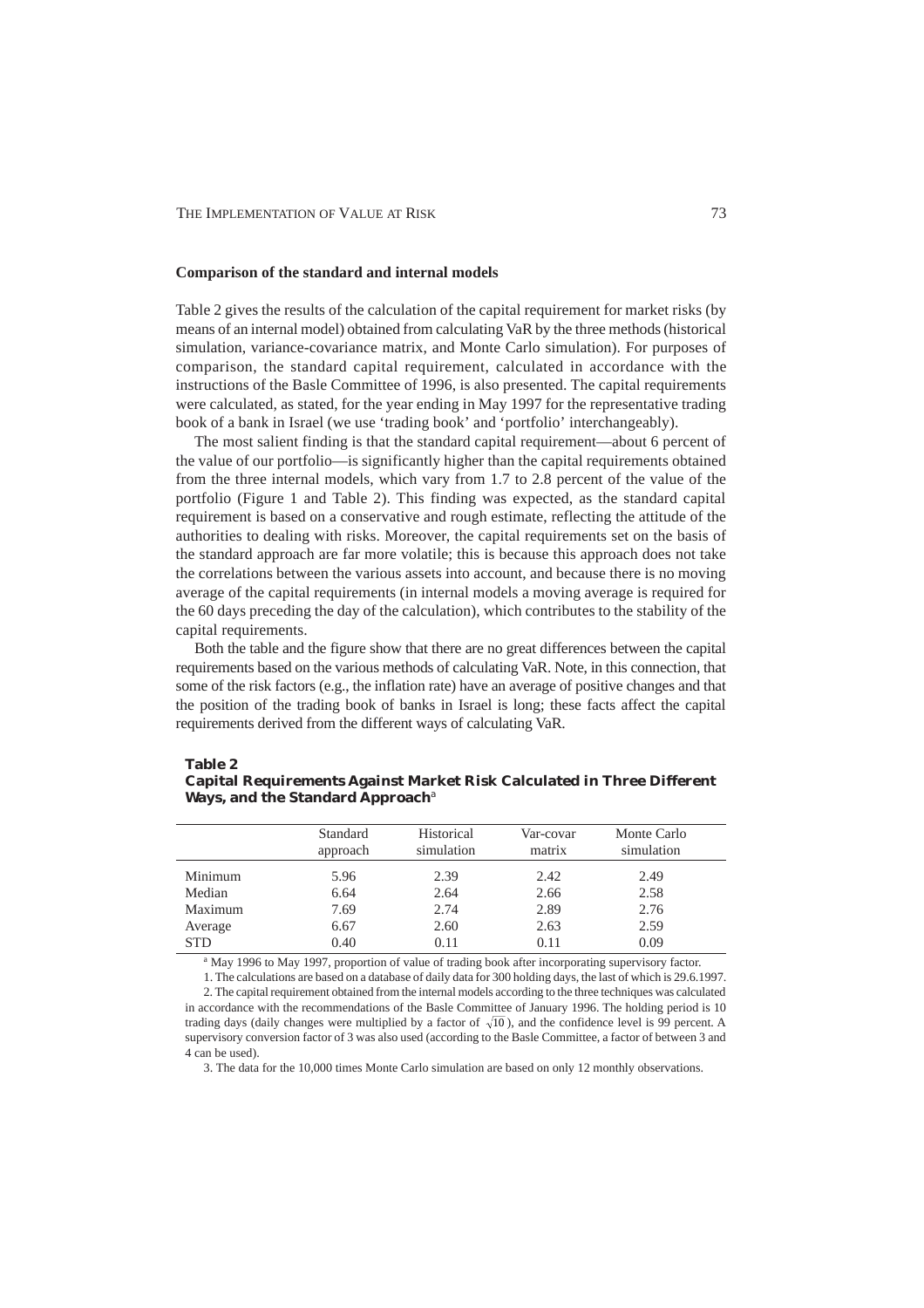

#### **Economic characteristics unique to Israel**

Several economic characteristics that are unique to Israel must be taken into account in building an internal VaR model for estimating market risks. The three main factors distinguishing Israel from western economies are: 1. A high level of inflation and the existence of indexation arrangements; 2. An exchange-rate regime involving a band with a positive slope and a basket of currencies (as opposed to the floating exchange rate customary in the west); 3. A thin capital market (shares and bonds with low liquidity). The influence of these features on VaR is non-negligible, so that if one of them is ignored, the estimate of VaR will be biased. In addition, the assumption underlying the method using the variance-covariance matrix is that the changes in risk factors are normally distributed. Applying the method to Israel could lead to biased results, as some of these changes are not normally distributed. The outstanding example of this is the distribution of changes in the exchange rate when the actual rate is near one of the limits of the band.

Figure 2 illustrates the differences between daily changes in the yield on Israel's Treasury bills and those on US T-bills. It is quite clear that the averages are similar (around zero), but the dispersion around the average of Treasury bills is greater than that of the US equivalent, regardless of the absolute values of interest rates. It is to be expected that the VaR of the former will consequently be higher than that of the latter (assuming that this is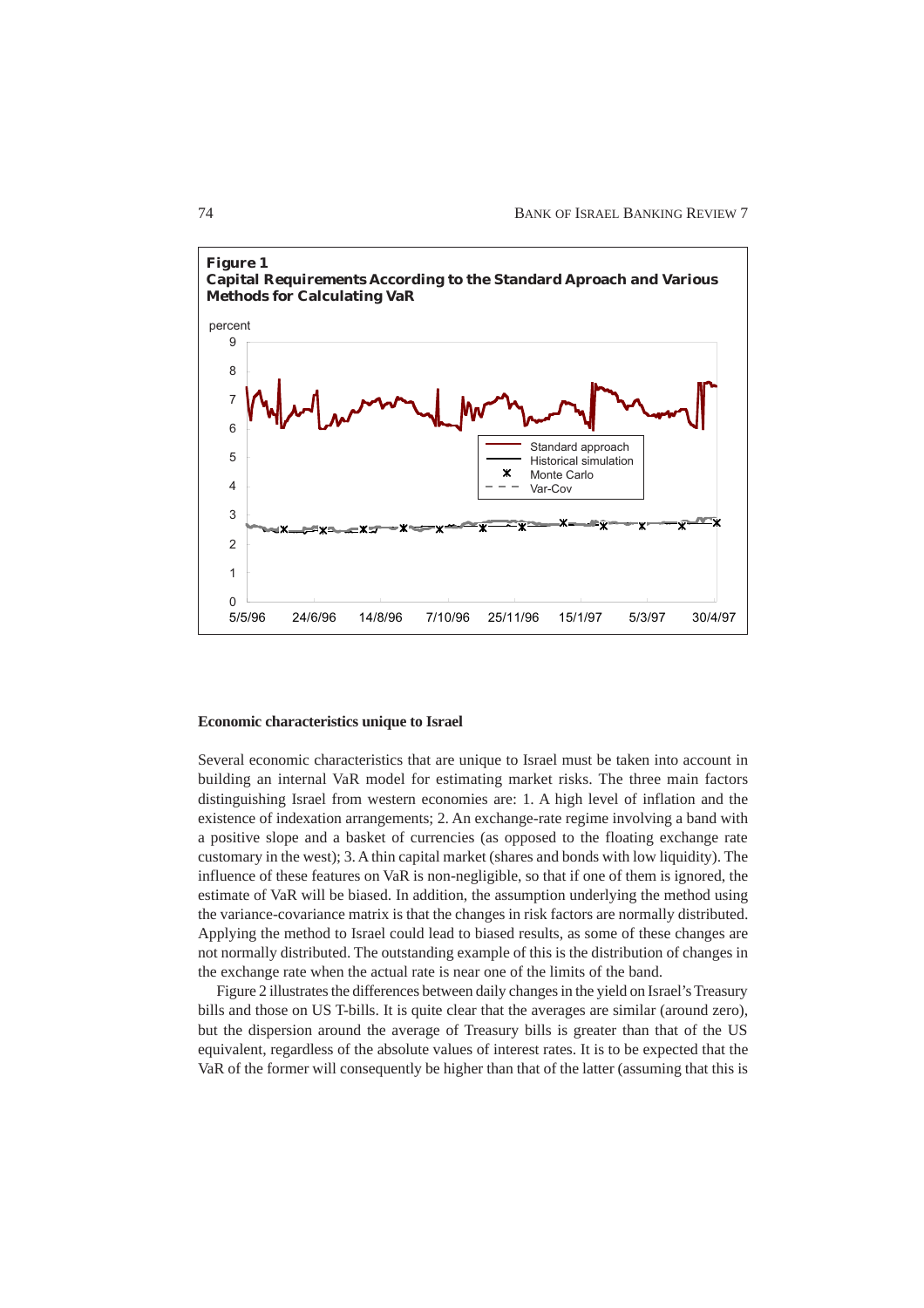

the only asset in the portfolio).

## **Comparison of the various methods of calculating VaR**

An important finding for Israel's banking system is that there is a marked difference between the capital requirements derived from the variance-covariance matrix method, assuming the averages of the changes in risk factors equal zero, and those derived from the same method without this assumption. The explanation for this is that the distributions of the changes in some of the risk factors are not normal if the average is zero, as is assumed in the variancecovariance matrix approach, but are characterized by a more humped structure (kurtosis > 3) and positive assymetry (skewness  $> 0$ ). In view of the findings (Table 1), it would appear that in applying this technique to financial institutions in Israel it cannot be assumed that the average of the changes in risk factors equals zero.

Figure 3 shows the three most widely used methods for calculating VaR. The VaR is highest when the variance-covariance matrix method is used and no account is made for drift, i.e., according to the method used abroad (e.g., RiskMetrics). The other methods, including the variance-covariance matrix method taking drift into account, yield similar results. The conclusion to be drawn from this is that when this approach is applied to Israel account must be made for drift (which is positive, i.e., reduces the capital requirement).

In addition to the level of exactness, in ascertaining the appropriate method for calculating VaR it is also necessary to take the cost of constructing and maintaining a model according to each method into account. For example, calculating VaR for a given day (using a 166 MHz PC) takes 200, 1,000, and 5,000 seconds for the variance-covariance matrix method, historical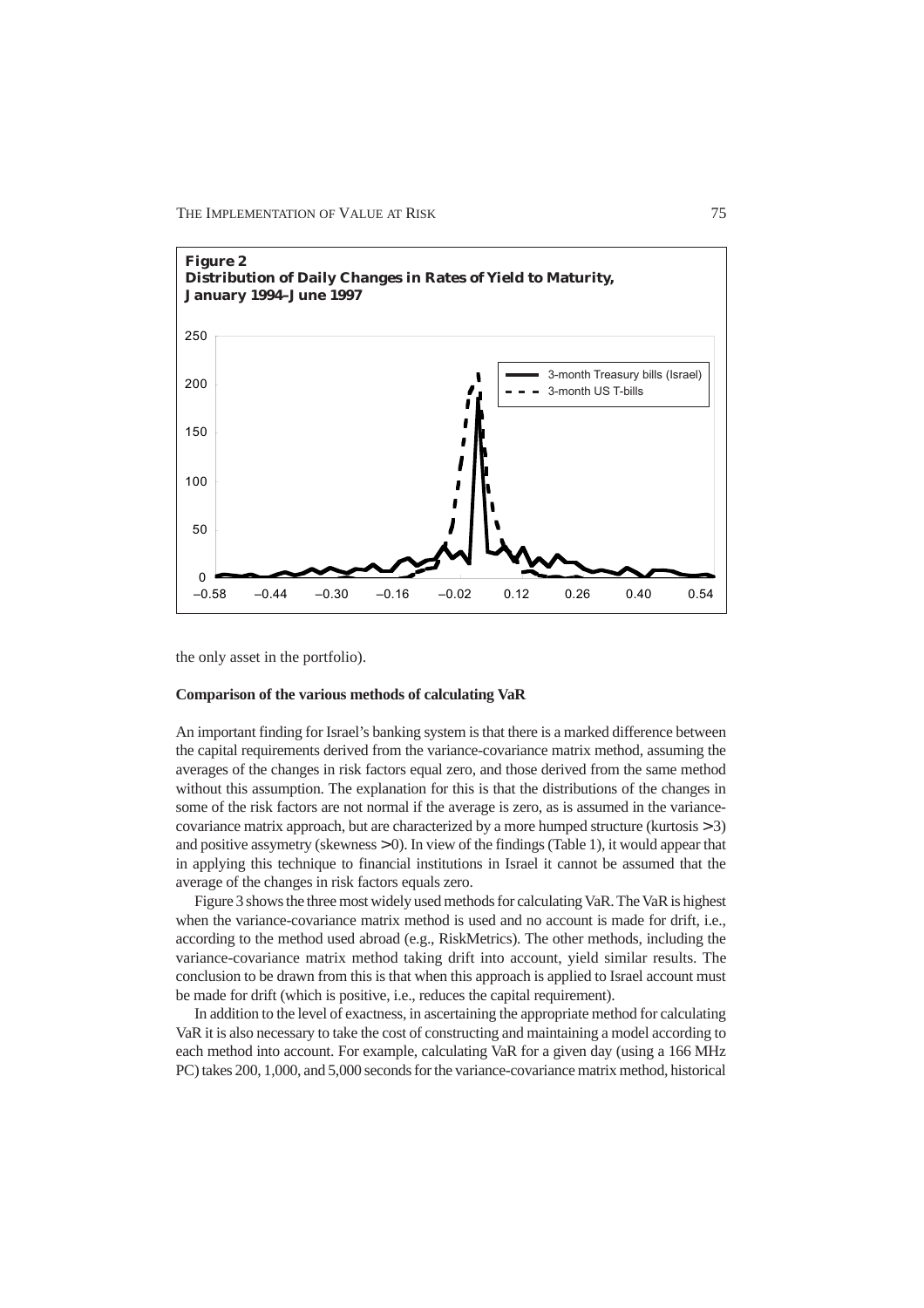

simulation, and Monte Carlo simulation respectively. We ran the Monte Carlo simulation several times, each time increasing the number of trajectories, and obtained a process of convergence for a specific value (by the end of the process there were 10,000 trajectories on each run).

#### **Comparison of ways of calculating changes in risk factors**

We examined the effect of the ways of calculating changes (additive, multiplicative, and mixed) on VaR. Table 3 and Figure 4 give the effect of the method of calculation on VaR using

## **Table 3 Capital Requirements Against Market Risk Using the Historical Simulation and Variance-Covariance Methods, According to Three Ways of Calculating the Changes in Prices of Risk Factors**<sup>a</sup>

|            |      | Historical simulation   |       |      | Var-Covar matrix        |       |  |  |
|------------|------|-------------------------|-------|------|-------------------------|-------|--|--|
|            |      | Additive Multiplicative | Mixed |      | Additive Multiplicative | Mixed |  |  |
| Minimum    | 2.40 | 2.24                    | 2.39  | 2.39 | 2.31                    | 2.42  |  |  |
| Median     | 2.63 | 2.57                    | 2.64  | 2.64 | 2.66                    | 2.66  |  |  |
| Maximum    | 2.69 | 3.29                    | 2.74  | 2.83 | 3.07                    | 2.89  |  |  |
| Average    | 2.59 | 2.63                    | 2.60  | 2.62 | 2.66                    | 2.63  |  |  |
| <b>STD</b> | 0.09 | 0.26                    | 0.11  | 0.10 | 0.18                    | 0.11  |  |  |

<sup>a</sup> May 1996 to May 1997, proportion of value of portfolio after incorporating supervisory factor.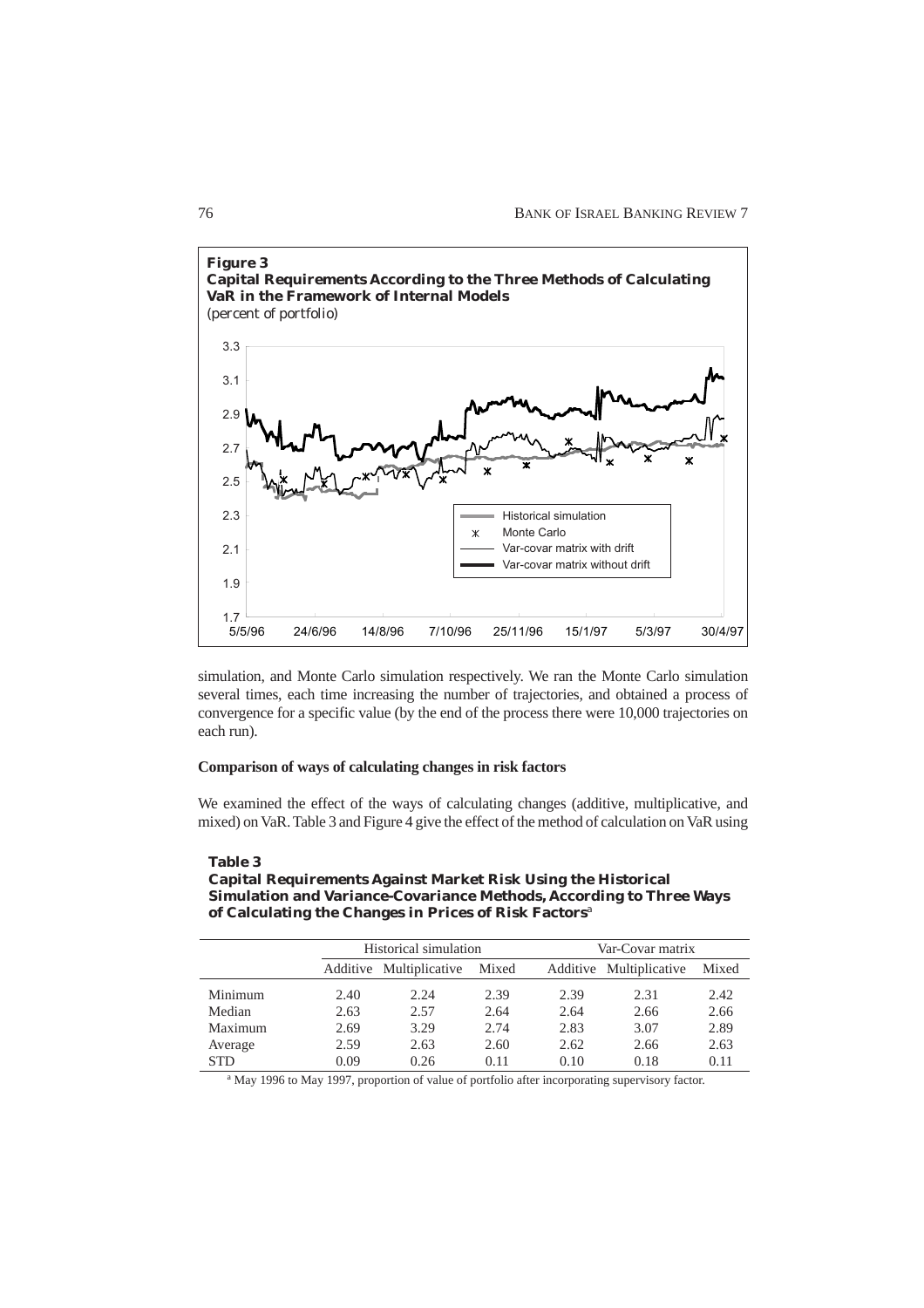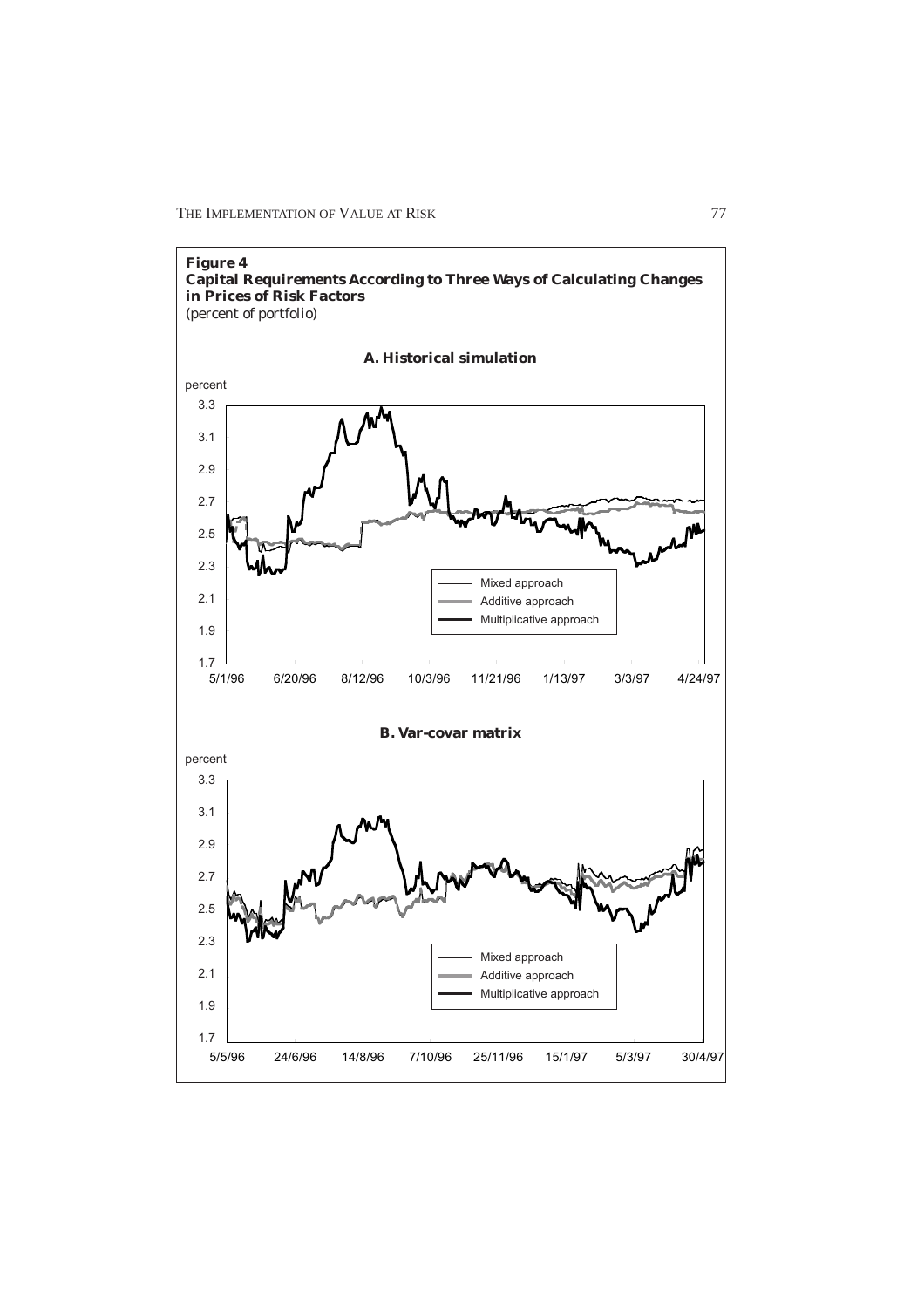the historical simulation and variance-covariance approaches.

As the table and the figure show, the method of calculation has a marked effect on the result; the multiplicative approach is far more volatile, with a larger standard deviation and average change, irrespective of the approach chosen. Consequently, when the drift is positive (the prices of risk factors rise) the capital requirement derived from the multiplicative method is higher (the left-hand part of Figure 4), and when the drift is negative the reverse is the case (the right-hand part of Figure 4). The additive method is similar to the mixed method, indicating that the risk factors associated with interest rates are more significant than those connected with exchange rates or price indices, a factor which is generally dependent *inter alia* on the portfolio selected.

Our conclusion is that for a typical trading book, the method of calculating the daily changes (multiplicative vis-à-vis additive and mixed) is no less—and possibly even more important than the approach used (historical, var-covar, or Monte Carlo simulation).

#### *Calculating daily changes versus changes during 10 business days*

The Basle Committee determined two ways of calculating VaR using an internal model for a holding period of 10 business days: the first involves calculating the daily changes in risk factors, and multiplying the final result, i.e., the VaR, by  $\sqrt{10}$ ; while the second involves the changes in risk factors during ten business days. In the present study we

## **Table 4 Capital Requirements Against Market Risk According to Three Methods of Calculating VaR**<sup>a</sup>

|                          | Additive |      | Multiplicative |       | Mixed |      |  |  |
|--------------------------|----------|------|----------------|-------|-------|------|--|--|
| Confidence level (%)     | 95       | 99   | 95             | 99    | 95    | 99   |  |  |
| Historical simulation    | 1.74     | 2.62 | 1.75           | 2.38  | 1.88  | 2.72 |  |  |
| Var-covar matrix         | 1.81     | 2.68 | 1.71           | 2.54  | 1.86  | 2.75 |  |  |
| Monte Carlo <sup>c</sup> | 1.74     | 2.49 | 1.66           | 2.42. | 1.78  | 2.60 |  |  |
| Standard approach        |          |      |                | 6.11  |       |      |  |  |

1. On the Basis of Daily Changes in Risk Factorsb

#### 2. On the Basis of Changes Over 10 Trading Days<sup>d</sup>

|                          | Additive |      | Multiplicative |      | Mixed |      |
|--------------------------|----------|------|----------------|------|-------|------|
| Confidence level $(\% )$ | 95       | 99   | 95             | 99   | 95    | 99   |
| Historical simulation    | 2.14     | 3.23 | 2.18           | 2.97 | 2.33  | 3.36 |
| Var-covar matrix         | 1.82     | 2.90 | 1.72           | 2.78 | 1.90  | 3.04 |
| Monte Carlo <sup>c</sup> | 1.76     | 2.59 | 1.67           | 2.72 | 1.81  | 2.89 |

<sup>a</sup> For 29.6.1997; percentage of value of portfolio after incorporating supervisory factor.

<sup>b</sup> The calculations are based on a database of daily data for 300 holding days, the last of which is 29.6.1997. <sup>c</sup> The capital requirement obtained from the internal models according to the three techniques was calculated in accordance with the recommendations of the Basle Committee of January 1996. The holding period is 10 trading days (daily changes were multiplied by a factor of 10), and the confidence level is 99 percent. A supervisory conversion factor of 3 was also used (according to the Basle Committee, a factor of between 3 and 4 can be used).

<sup>d</sup> The data for the 10,000 times Monte Carlo simulation are based on only 12 monthly observations.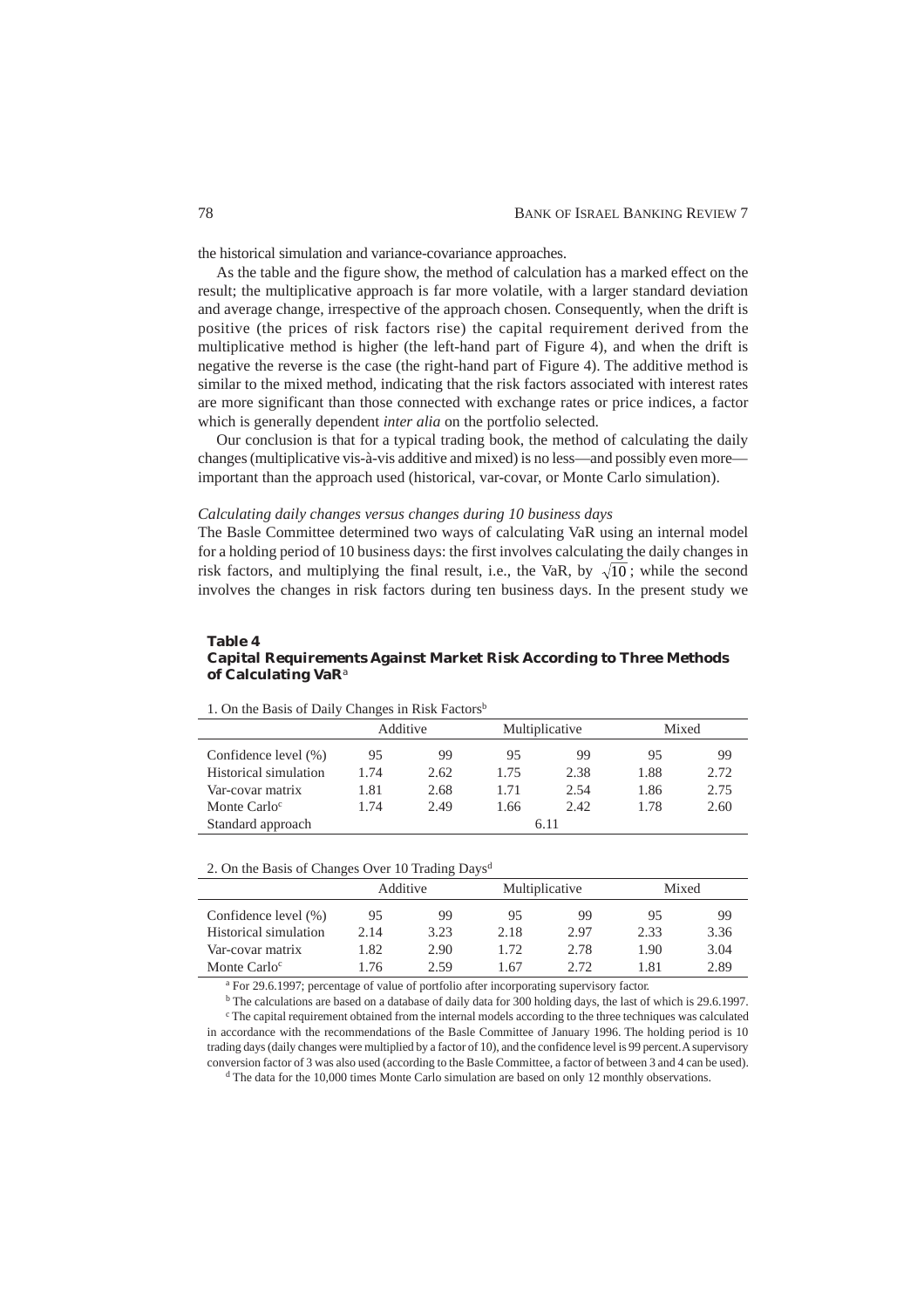calculated VaR by both these methods and compared them (Table 4).

The findings show that when VaR is calculated on the basis of ten business days it is higher than when it is based on daily changes. This result is obtained for the three approaches to calculating VaR, whether the confidence level is 99 percent or 95 percent, and is particularly prominent in the historical simulation. Consequently, our conclusion is that here, too, it is necessary to calculate the changes for ten business days rather than assuming that the holding period is one day and multiplying it by  $\sqrt{10}$ , or alternatively one can measure drift and volatility separately, and scale them appropriately.

#### **The decay factor in the variance-covariance matrix approach**

As indicated above, the decay factor plays an important role in applying the variancecovariance matrix method, because when the weight of the observations is uniform the results obtained may be dependent on the distant past, and hence no longer relevant. In this study we examined two decay factors, 0.94 (similar to RiskMetrics) and 0.97, the smaller of which gives greater weight to the recent past. Figure 5 presents the capital requirements according to the variance-covariance matrix method without a decay factor ( $\lambda = 1$ ), and with decay factors of  $\lambda = 0.97$  and  $\lambda = 0.94$ . As can be expected, when the decay factor is larger (or when there is no decay factor at all) the capital requirements are less volatile. No exceptional events occurred in the sample period (May 1996 to May 1997), so that the (equal) weight of the early observations served as a moderating factor. With a small decay factor, on the other hand, greater weight is ascribed to the recent observations, so that changes in the recent past are fully expressed.

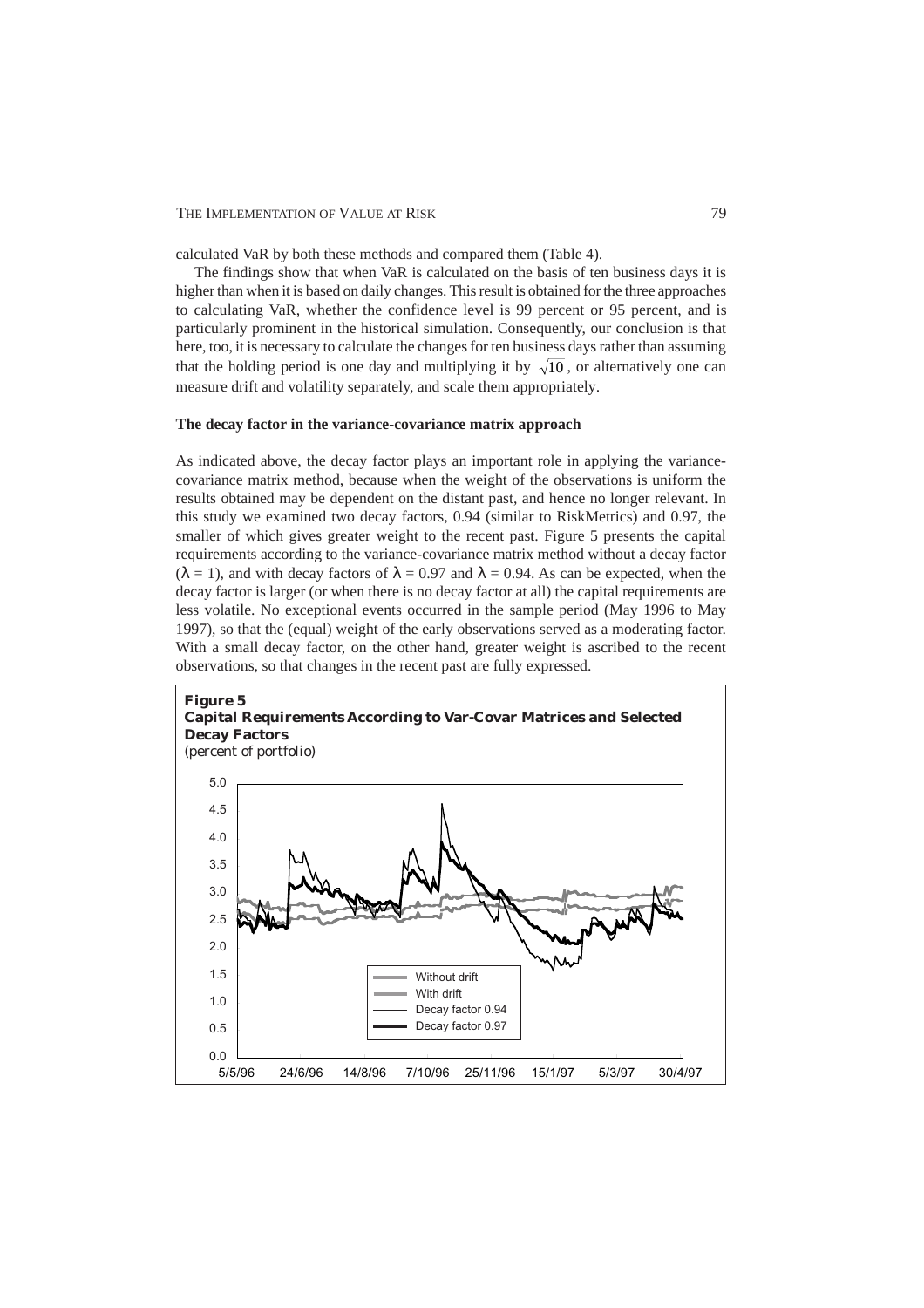## **Backtesting the models**

The next stage after obtaining the results is to check their stability and reliability over time. The Basle Committee recommended using the number of exceptions as a criterion for backtesting the internal models, i.e., the situations in which the actual loss in the portfolio exceeded the calculated VaR during a given period. The Committee defined three zones: the green zone, a situation in which the number of exceptions during one year is 4 or less, indicating that the model is stable, so that the capital requirement is the VaR multiplied by the supervisory scaling factor, which is 3; the yellow zone, where the number of exceptions in one year is between 5 and 9, in which case the capital requirement will be the VaR multiplied by the supervisory scaling factor, which ranges from 3 to 4 according to the decision of the supervisory authority; and the red zone, where the number of exceptions during one year is 10 or more, in which case the model is defined as inadequate.

In order to undertake backtesting of the various models we calculated the values of VaR for each business day during the year ending at end-June 1997, using a window size of 300 business days. We then compared the values of VaR obtained with the actual losses, and counted the number of exceptions. As Figure 6 shows, there is one exception according to all the models; the findings therefore indicate good adequacy (green zone). In the Monte Carlo simulation we examined only 12 observations for the last year because of the considerable time it takes to run each simulation. Nonetheless, several upward exceptions were obtained (beyond what the models had predicted).

Note that during the period reviewed, the actual loss never exceeded the capital required (VaR • 3).

## **Portfolio selection and capital requirements**

In the framework of our study, we also reviewed several types of trading books. In addition to the original portfolio we constructed four portfolios with the following structures: one with a significant proportion (about 60 percent) of unindexed assets, the second with 70 percent of CPI-indexed assets, the third with 65 percent of assets indexed to foreign currency, and the fourth with 20 percent in stocks. These portfolios were chosen to represent different types of Israeli banks at the end of 1997 (some effects were intentionally enlarged). The following table shows the capital requirements for all these portfolios relative to the standard approach.

As Table 5 shows, the portfolio mix is very important in defining riskiness and the corresponding capital requirements. The standard approach leads to the lowest capital requirements for the CPI-indexed portfolio, since the basic currency is the CPI-indexed shekel. The portfolios have different risk exposures and cannot be compared directly, but the general observation is that for a diversified portfolio an internal model has a significant advantage over the standard approach in capital requirements.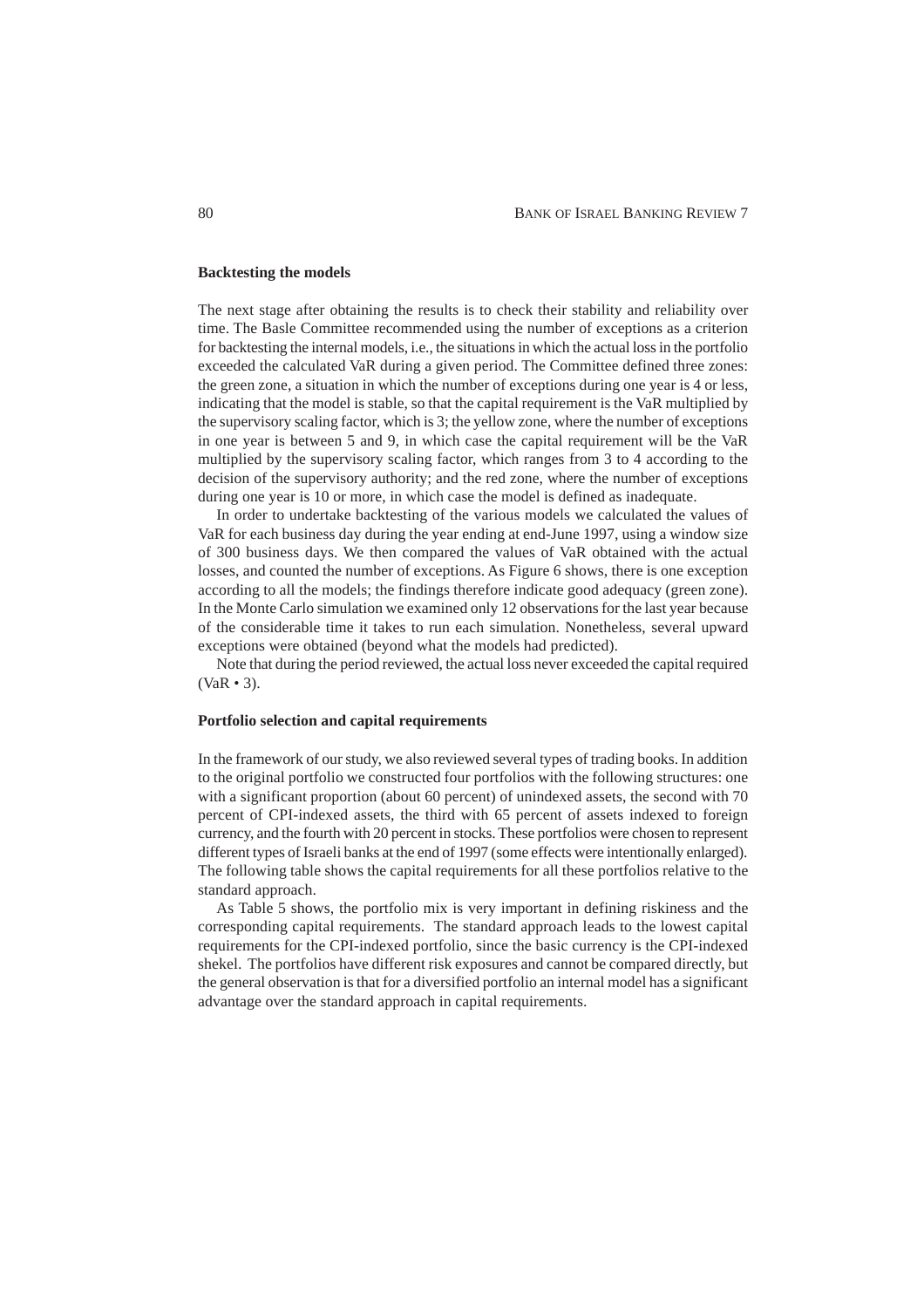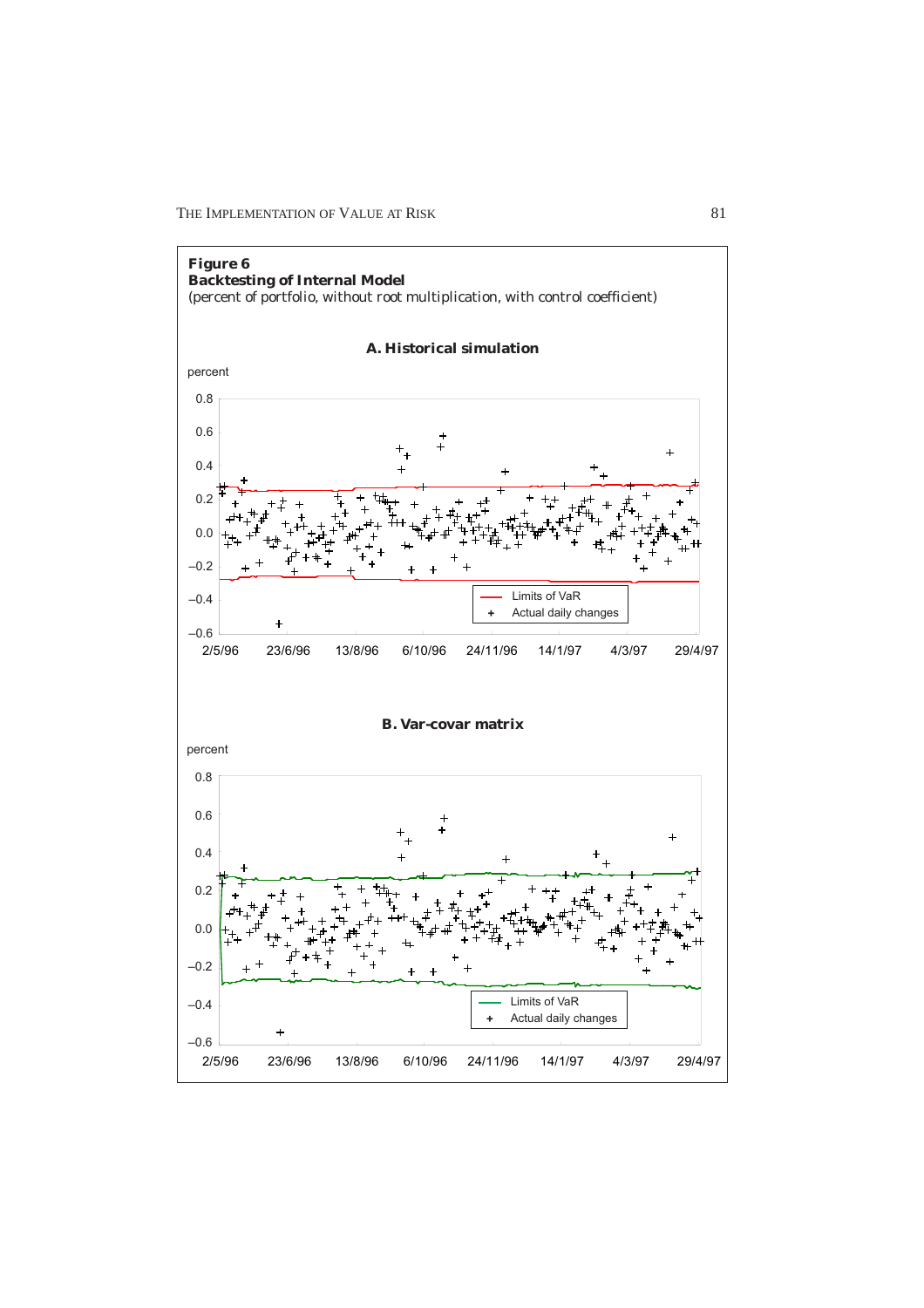|                           |               |        |         |           |             | (percent) |
|---------------------------|---------------|--------|---------|-----------|-------------|-----------|
|                           | <b>Shares</b> | For-Ex | Indexed | Unindexed | Diversified | Total     |
| Treasury bills            | 18.7          | 14.8   | 14.0    | 57.6      | 22.6        | 23.2      |
| Galil                     | 36.2          | 19.1   | 69.0    | 22.2      | 45.3        | 44.0      |
| <i>Gilboa</i> and T-bills | 25.4          | 64.1   | 15.1    | 18.1      | 30.4        | 32.8      |
| <b>Shares</b>             | 20.3          | 2.4    | 2.4     | 2.6       | 2.2         |           |
| Stock options             | $-0.5$        | $-0.5$ | $-0.5$  | $-0.5$    | $-0.4$      |           |

# **Table 5a Different Types of Portfolio Chosen**

# **Table 5b Capital Requirements Against Market Risks, by the Three Methods and Type of Portfolio (averages)**<sup>a</sup>

|                        |               |        |         |           | (percent)   |
|------------------------|---------------|--------|---------|-----------|-------------|
|                        | <b>Shares</b> | For-Ex | Indexed | Unindexed | Diversified |
| Monte Carlo simulation | 4.45          | 4.00   | 3.34    | 2.17      | 2.59        |
| Var-covar matrix       | 4.55          | 3.69   | 3.37    | 2.16      | 2.63        |
| Historical simulation  | 5.52          | 4.09   | 3.67    | 2.76      | 2.60        |

<sup>a</sup> Size of window: May 1996 to May 1997; percent of value of portfolio.

# **Table 5c Standard Deviation of Capital Requirements Against Market Risks, by the Three Methods and Type of Portfolio**<sup>a</sup>

|                        |               |        |         |           | (percent)   |
|------------------------|---------------|--------|---------|-----------|-------------|
|                        | <b>Shares</b> | For-Ex | Indexed | Unindexed | Diversified |
| Standard approach      | 0.64          | 0.60   | 0.60    | 0.62      | 0.40        |
| Monte Carlo simulation | 0.93          | 0.24   | 0.11    | 0.17      | 0.11        |
| Var-covar matrix       | 0.89          | 0.18   | 0.14    | 0.17      | 0.09        |
| Historical simulation  | 1.31          | 0.15   | 0.24    | 0.39      | 0.11        |

<sup>a</sup> Size of window: May 1996 to May 1997; percent of value of portfolio.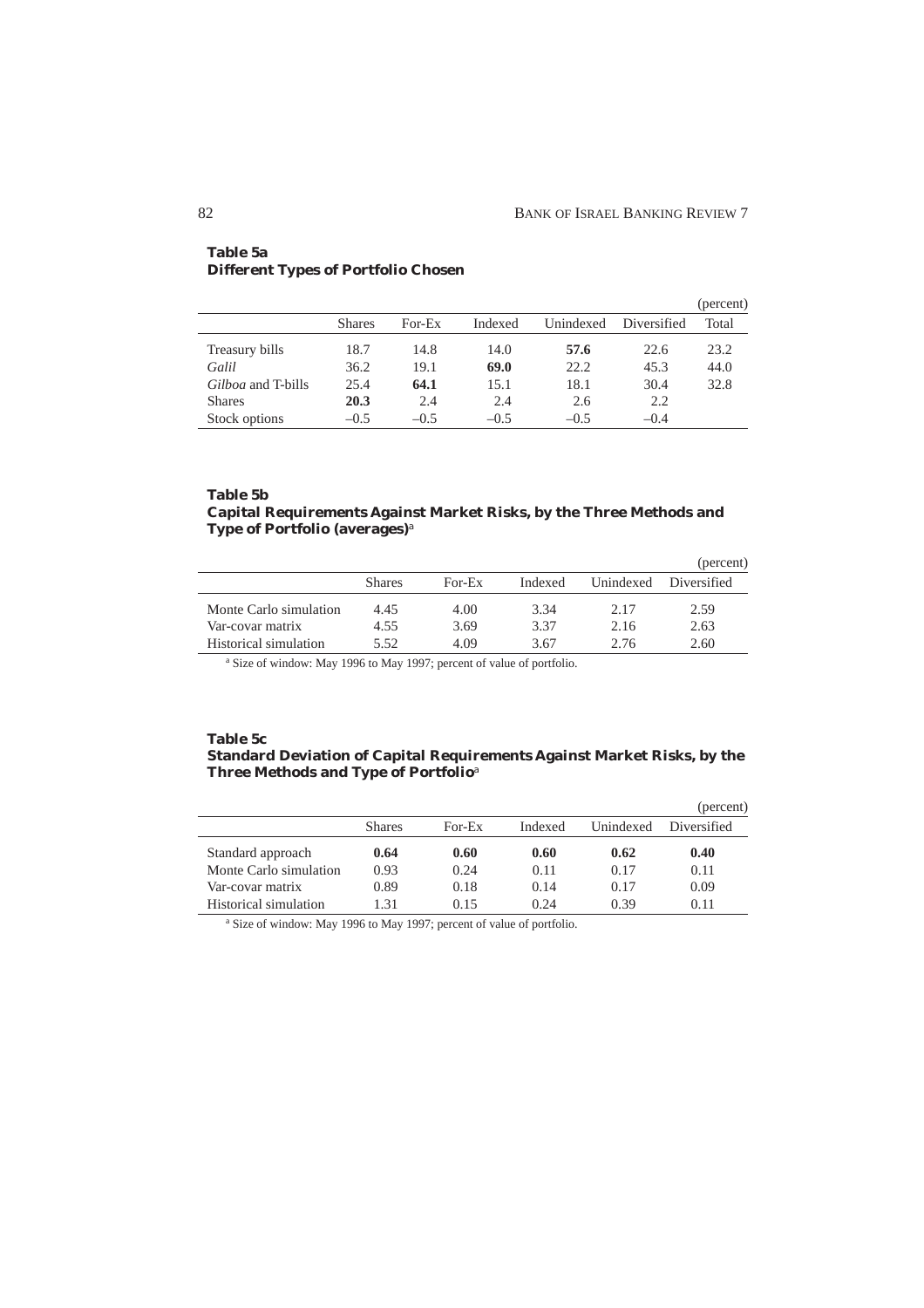# 5. SUMMARY AND CONCLUSIONS

In this study we applied three widely-used methods of calculating VaR used in internal models in Israel—the historical simulation method, the variance-covariance matrix method, and the Monte Carlo method—and compared them with the standard approach of the Basle Committee (1996). In a test during one calendar year we found that the capital requirements on a typical trading book of a large Israeli bank were significantly higher and more volatile than those calculated on the basis of any of the three methods. This means that for the banks in Israel (or at least the large ones) it is worth adopting these methods in the framework of internal models rather than the standard approach, which requires pinning down a larger amount of more volatile capital against market risks.

An analysis of the risk factors in Israel indicates that daily changes in them are not normally distributed, *inter alia* because of features that are unique to Israel: high inflation and a system of indexation, a narrow market, and an exchange-rate regime conducted within a band. Consequently, the assumption underlying the variance-covariance matrix method, which has been adopted all over the world (e.g., RiskMetrics<sup> $\text{TM}$ </sup>), is not appropriate for Israel. We found that the capital requirements derived from the historical and Monte Carlo simulations are smaller than those calculated on the basis of the variance-covariance matrix method that is widely used abroad. However, when account is made for drift, which was found to be positive in the sample period, the capital requirements obtained in all three methods were very similar. We also found that portfolio structure is important; in all the implementations the internal models have a significant advantage over the standard approach for well-diversified portfolios.

Other subjects associated with the instructions issued by the Basle Committee (1996) and the application of the various methods of calculating VaR were examined on the basis of a typical portfolio and risk factors in Israel. As expected, the volatility of VaR rose as the decay factor in the variance-covariance matrix method decreased; VaR based on changes during ten days is greater than that based on daily changes; backtesting indicates that the methods and parameters selected are reasonable, and only one exception was found.

One of the subjects that the literature on methods of calculating VaR has tended to neglect is how to calculate daily changes. Almost all the research studies on the subject calculate the daily change rather than the relative change. We examined three ways of calculating this: multiplicative (rate of change), which is suitable mainly for share-price indices and exchange rates; additive (absolute change), which is suitable mainly for bonds, especially coupon bonds; and mixed, which uses both the first two approaches, in accordance with the character of the risk factor. Our tests indicate that the multiplicative approach is far more volatile than the other two, regardless of which of the three methods for calculating VaR is used. Our main conclusion is that choosing the appropriate way of calculating daily changes is at least as important—and possibly even more so—as choosing the method of calculating VaR.

The main points not decided unequivocally by the Basle Committee but which could

8 Despite the freedom granted to the banks in choosing the assumptions and ways of calculation, the supervisory authorities check whether the models employed by the banks are in fact appropriate, by means of backtesting. This makes it possible to assess a bank's capital requirement against the market risks embodied in its trading book. In this study, we examined the effect of some of these points on VaR.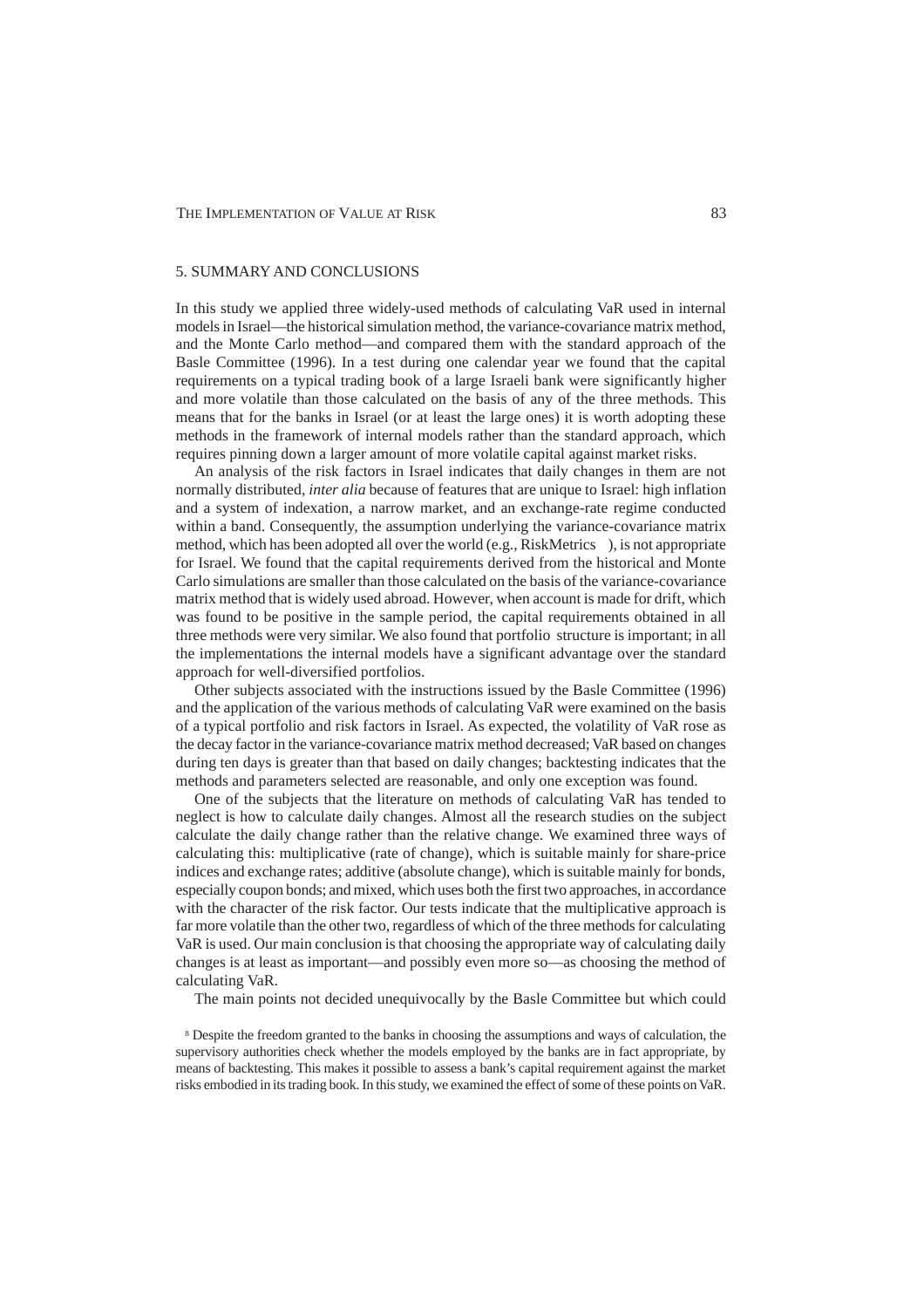affect VaR, are as follows:8

1. The way VaR is calculated: apart from the three approaches discussed in this study historical simulation, variance-covariance matrix, and Monte Carlo simulation—there are other ways of calculating this. The treatment and pricing of derivatives and similar instruments by means of various models may also yield different results.

2. Estimation period: the basic assumption according to the Basle Committee (1996) is that ten business days is a long enough period to rebalance the portfolio. However, the Committee permits VaR to be calculated on a daily basis and the results multiplied by  $\sqrt{10}$ .

This implicitly assumes that the volatility over ten business days is greater by a factor of  $\sqrt{10}$ than it is over one day. If this assumption does not hold, the results can differ significantly.

3. Confidence level: the Basle Committee recommends choosing a confidence level of 99 percent, compared with the 95 percent used by J.P. Morgan.

4. Sample window size: the minimum sample period required by the Basle Committee is one calendar year (250 business days). Jackson et al. (1997) found that enlarging the sample window stabilizes the VaR calculated, as the distribution of changes is based on more observations.

5. Allocating maturity periods by 'buckets' (intervals along the yield curve): the Basle Committee recommends breaking down future flows into at least six buckets, and determining a representative interest rate for each one. The purpose of this is to reflect interest-rate risk while taking the term structure of the yield curve into account. Choosing a larger number of buckets for each indexation segment makes it possible to attain greater precision in estimating risk. Another way of estimating interest-rate risk (the way adopted in this study) is to take into account the exact point at which the cash flows are received and transferred (in contrast with the division into buckets). The term structure of the yield curve is calculated by means of interest-rate interpolations.

6. The decay factor: as noted above, the smaller the decay factor, the greater the weight attributed to recent periods. Consequently, if the distribution of the changes in the variancecovariance matrix approach is very volatile, the choice of decay factor will have a marked effect on VaR.

7. Treatment of distribution characteristics: sophisticated internal models for calculating VaR take characteristics of the distribution of non-normal changes, such as fat tails, heteroskedacity, etc., into account.

8. Way of calculating changes: the way changes in the parameters of the market are calculated may also have a significant effect on the results. Most studies calculate the rate of change as the log of the parameter at time *t less* its value at time *t* – 1. Nevertheless, as shown above, it is more appropriate to calculate the risk on coupon bonds on the basis of the changes in percentage points rather than as a rate of change.

In this study we tackled several topics connected with the application of internal models of VaR in Israel. Other topics which should be addressed in the future, include: 1. decomposing VaR into its components and examining its sensitivity to the various risk factors and the structure of the portfolio chosen; 2. examining the stationarity of the distribution of changes in risk factors, and undertaking stress testing; 3. the narrowness of Israel's financial markets; 4. an exchange-rate regime that is administered within a band. Referring to these points in the framework of the application of various methods of calculation should improve accuracy and reliability, so that appropriate and adequate capital is held against market risks.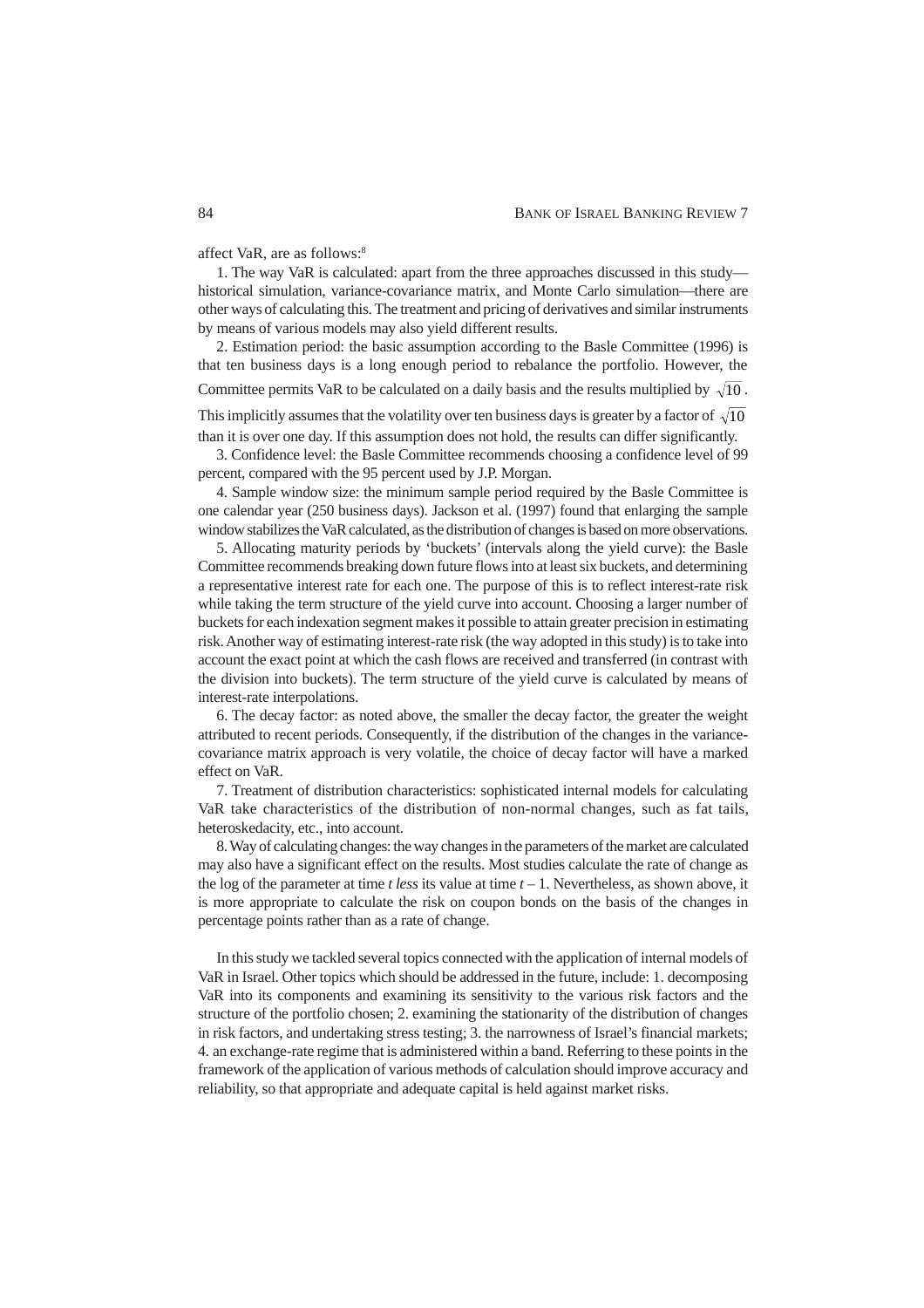# APPENDIX: DIRECTIVES OF THE BASLE COMMITTEE (JANUARY 1996): THE STANDARD APPROACH AND INTERNAL MODELS

In January 1996 the Basle Committee issued a framework for estimating market risks and their capital requirements, and this was adopted by the western countries. Thus, since 1998 the G10 countries<sup>1</sup> have been required by their domestic supervisory authorities to estimate the market risks implicit in their activities and to maintain a level of capital adequacy that will cushion losses if these risks are realized. Market risks are defined as the risk of loss inherent in financial instruments, both on and off the balance sheet, as a result of changes in market prices (interest rates, exchange rates, share prices, etc.).

In this study we examine the application of the guidelines of the Basle Committee to Israel's banking system. The committee presented two basic ways of measuring market risks: the first, using the standardized approach set by the committee, is intrinsically coarser and more conservative; the second is by means of an internal model set by the bank, and is subject to the approval of the supervisory authorities.

Both the standardized and the internal models contain four risk categories, corresponding with the character of assets: bonds, shares, foreign currency, and commodities. Exposure to market risk in the bonds and shares categories relates solely to the bank's trading book, whereas exposure to the risks associated with intermediation in foreign currency and commodities relates to the entire banking book. Each risk category is divided into two parts, systemic risk, which is general market risk, and specific risk, which derives from the characteristics of each asset. Provided the supervisory authorities agree, the banks can include untraded assets or off-balance-sheet items in the trading book if they are used for hedging positions in it. In these cases, they are not included in the calculation of specific risk, but still require capital for counterparty risk.

Banks that are willing and able to use internal models for estimating market risk must meet certain qualitative and quantitative requirements.

The qualitative requirements include:

• An independent risk-management unit that is directly under the senior management and submits frequent reports on exposure to market risks and ways of managing and reducing it;

- Qualitative standards for internally supervising the use of risk-assessment models;
- A decision regarding factors constituting market risk;

• A verification procedure for backtesting the use of an internal model by bodies outside the bank, incorporating a comparison of the results of the model with actual *ex post* results;

• Guidelines for running stress tests which should represent extreme situations of stress in the financial and capital markets.

The quantitative criteria are as follows:

• VaR is calculated daily;

• A one-tail confidence interval at a confidence level of 99 percent is used in calculating VaR;

1 Belgium, Canada, England, France, Germany, Holland, Italy, Japan, Luxembourg, Sweden, Switzerland, and the US.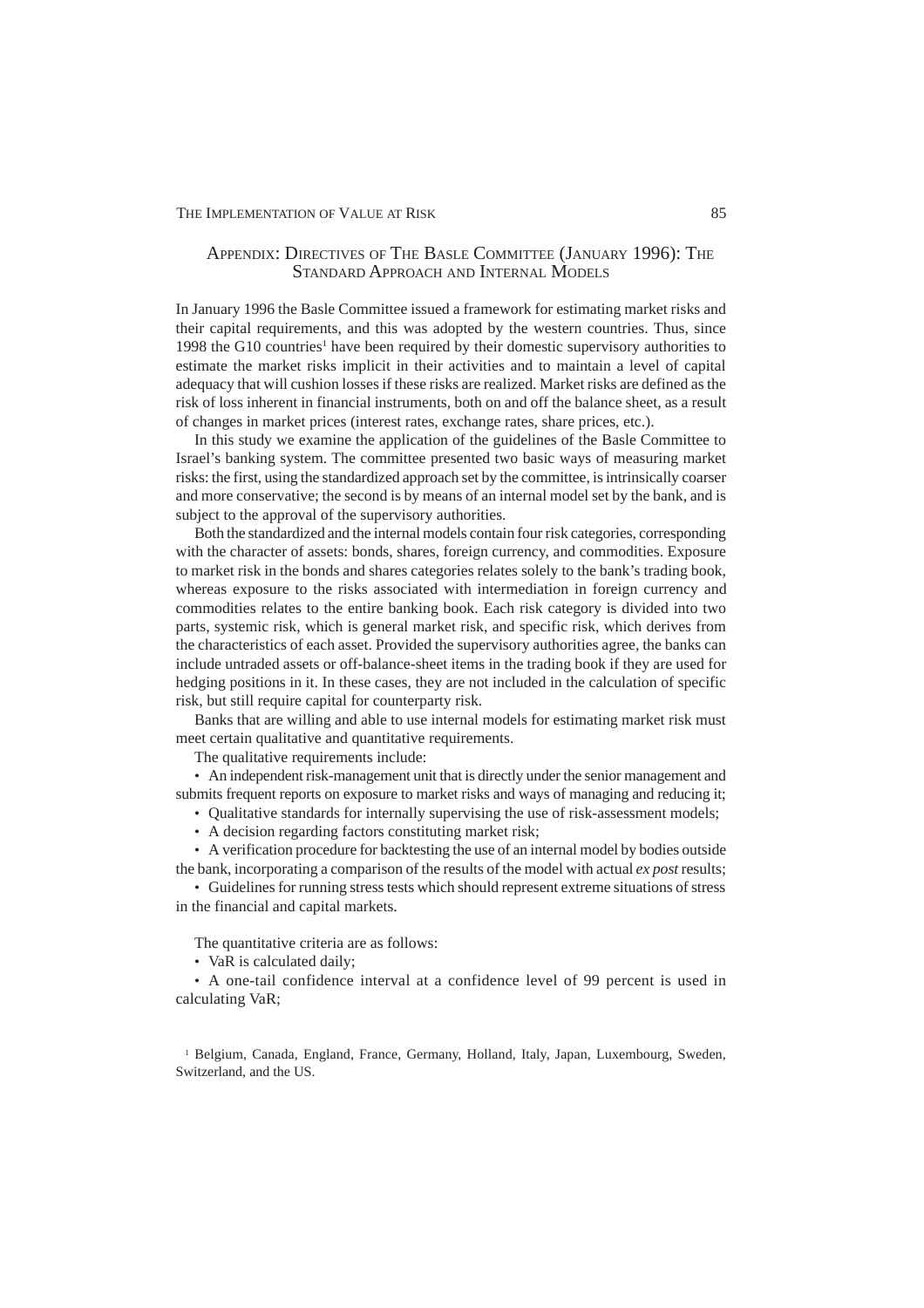• The calculation of VaR is based on the assumption of a minimal holding period of ten trading days;

• The database used in constructing the internal model includes complete data for at least one year;

- The database of the internal model is updated at least every three months;
- The model refers to all the substantial market risks to which the bank is exposed;
- The model includes the treatment of options, taking their non-linear nature into account.

The Basle Committee also determined that the capital requirement against market risks for a bank using an internal model will be the higher of the following two: 1. The bank's VaR for the previous business day; 2. The average of the bank's daily VaR for the previous 60 business days, multiplied by a supervisory scaling factor.

The minimum factor has been set at 3, and the domestic supervisory authority is entitled to add to it an amount between zero and one, in accordance with the quality of performance of the bank's internal model.

In accordance with the committee's recommendations, market risks can be calculated by means of an internal model in either of two ways: the first is to calculate exposure to each category of market risk (interest-rate, exchange-rate, share-prices, etc.) separately, and to add them up in order to obtain the total exposure index; this method, known as the *building block approach*, does not take the correlations between the various risk factors into consideration. The second approach, known as the *portfolio approach*, relates to the bank's total transactions in one investment portfolio, thereby taking these correlations into account.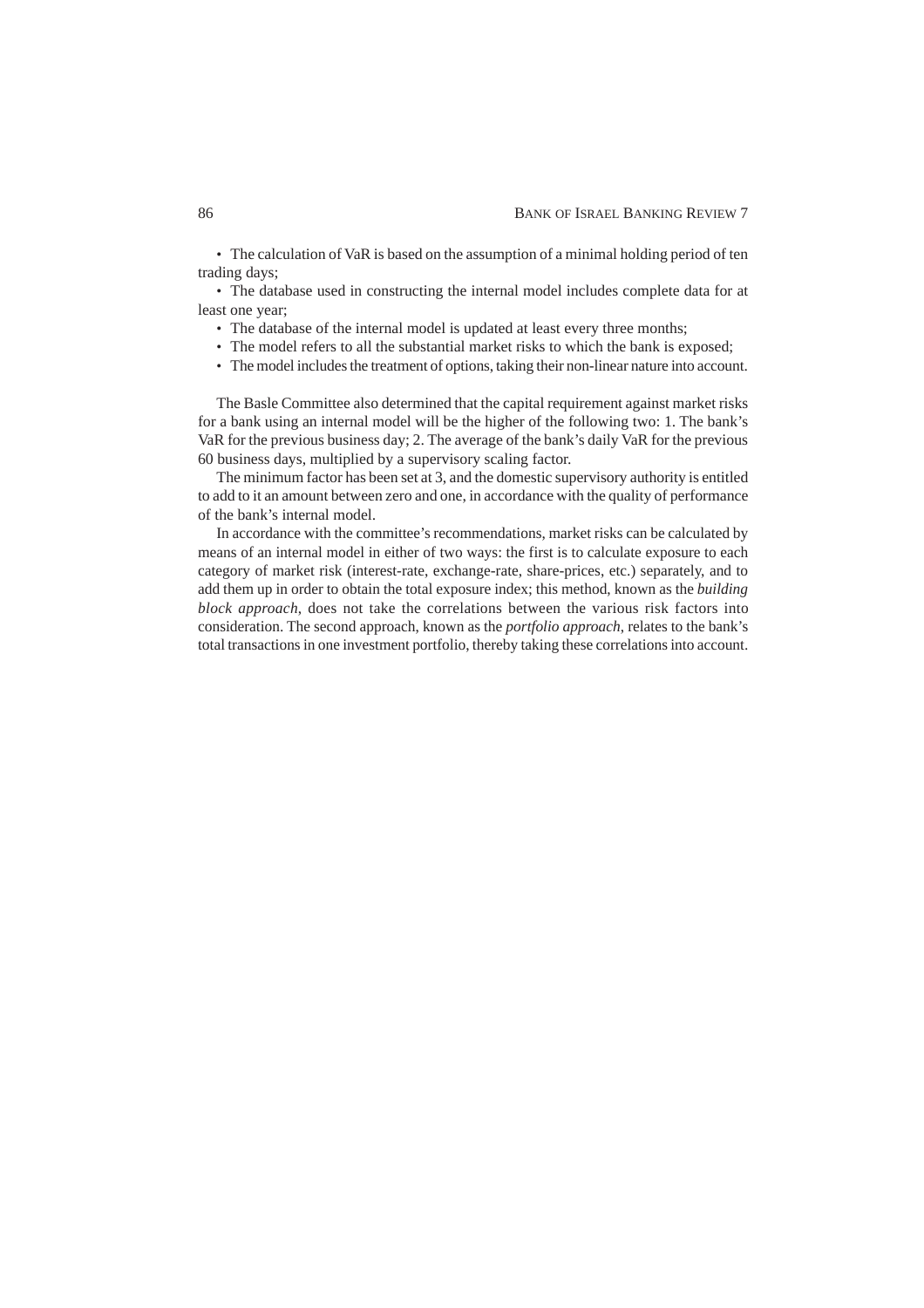#### **REFERENCES**

- Ahlstedt, M. (1997). "Exchange Rate, Interest Rate and Stock Market Price Volatility for Value at Risk Analysis," *Bank of Finland Discussion Paper.*
- Alexander, C.O. and C.T. Leigh (1997). "On the Covariance Matrices in Value at Risk Models," *Journal of Derivatives*, 4(3) Spring, 50–62.
- Aussenegg, W. and S. Pichler (1997). "Empirical Evaluation of Simple Models to Calculate Valueat-Risk of Fixed Income Instruments," *Working paper presented at the European Finance Association*, August 1997*.*
- Basle Committee on Banking Supervision (1996). "Amendment to the Capital Accord to Incorporate Market Risks," *Bank for International Settlements*, January.
- Bassi, F., P. Embrechts, and M. Kafetzaki (1996). "A Survival Kit on Quartile Estimation," *Working paper*, Dept. of Mathematics, Swiss Federal Institute of Technology.
- Beder, T.S. (1995). "VaR: Seductive but Dangerous," *Financial Analysts Journal*, September–October, 12–24.
- Boudoukh, J., M. Richardson, and R.F. Whitelaw (1997). "Investigation of a Class of Volatility Estimators," *Journal of Derivatives*, 4(3) Spring, 63–89.
- Crnkovic, C. and J. Drachman (1996). "A Universal Tool to Discriminate Among Risk Measurement Techniques," *Working paper*, J. P. Morgan, Corp.
- Duffie, D. and J. Pan (1997). "An Overview of Value at Risk," *Journal of Derivatives*, 4(3) Spring, 7–49.
- Grundy, B.D. and Z. Wiener (1996). "The Analysis of VaR, Deltas and State Prices: A New Approach," *Working paper*, Rodney L. White Center for Financial Research, Wharton School, 11–96.
- Hendricks, D. (1996). "Evaluation of Value at Risk Models Using Historical Data," *Federal Reserve Bank of New York Economic Policy Review*, 2(1), April, 39–69.
- Ingersoll, J.E. (1997). "Valuing Foreign Exchange Derivatives with a Bounded Exchange Rate Process," *Review of Derivatives Research*, 1, 159–181.
- Jackson, P., D. Maude, and W. Perraudin (1997). "Bank Capital and Value at Risk," *Journal of Derivatives*, 4(3) Spring, 73–89.
- Jorion, P. (1996). *Value at Risk: The New Benchmark for Controlling Market Risk*, Chicago: Irwin.
- (1996). "Risk<sup>2</sup>: Measuring the Risk in Value at Risk," *Financial Analysts Journal*, November– December, 47–56.
- Kupiec, P.H. (1995). "Techniques for Verifying the Accuracy of Risk Measurement Models," *Board of Governors of the Federal Reserve System Finance and Economics Discussion Series*, 95/ 24, May.
- Linsmeier, T.J. and N.D. Pearson (1996). "Risk Measurement: An Introduction to Value at Risk," *Working paper*, University of Illinois.
- Lopez, J. (1996). "Regulatory Evaluation of Value-at-Risk Models," *Working paper*, New York Federal Reserve Bank.
- Marshall, C. and M. Siegel (1997). "Value at Risk: Implementing a Risk Measurement Standard," *Journal of Derivatives*, 4(3) Spring, 91–110.
- Powell, A. and V. Balzarotti (1996). "Capital Requirement for Latin American Banks in Relation to their Market Risks: The Relevance of the Basle 1996 Amendment to Latin America," *Working paper*, series 347, Washington, D.C.
- Pritsker, M. (1997). "Evaluating Value at Risk Methodologies: Accuracy Versus Computational Time," *Journal of Financial Services Research*, 12(2/3), October/December, 201–242.